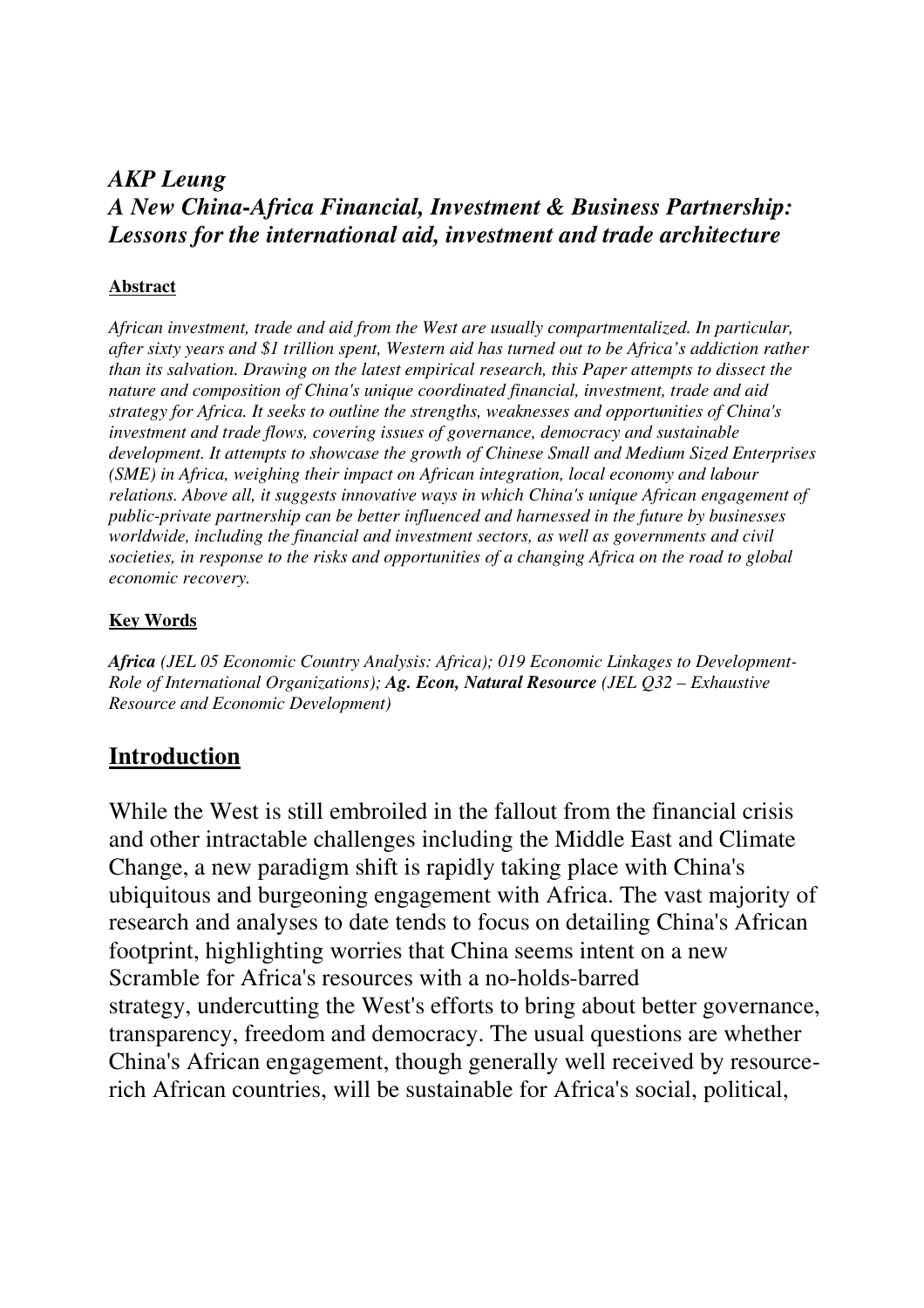economic and ecological development. Many remedies suggested are often predicated on traditional Western models of development aid.

African investment, trade and aid from the West are usually compartmentalized. In particular, after sixty years and \$1 trillion spent, Western aid has turned out to be Africa's addiction rather than its salvation. Drawing on the latest empirical research, this Paper attempts to dissect the nature and composition of China's unique coordinated financial, investment, trade and aid strategy for Africa. It seeks to outline the strengths, weaknesses and opportunities of China's investment and trade flows, covering issues of governance, democracy and sustainable development. It attempts to showcase the growth of Chinese Small and Medium Sized Enterprises (SME) in Africa, weighing their impact on African integration, local economy and labour relations. Above all, it suggests innovative ways in which China's unique African engagement of public-private partnership can be better influenced and harnessed in the future by businesses worldwide, including the financial and investment sectors, as well as governments and civil societies, in response to the risks and opportunities of a changing Africa on the road to global economic recovery.

# **The sorry tale of aid**

To consider whether and how China's African engagement offers any useful lessons, it is necessary to review some of the pitfalls in the history of African aid.

Dambisa Moyo, a former World Bank consultant and Goldman Sachs executive, provides an insightful glimpse of why aid has not worked in *Dead Aid* (1). Between 1946 and 1961, 75% of World Bank loans went to transportation and electricity infrastructural projects. During the Cold War, aid became a tool in the rivalry between Western capitalism and Russian communism, resulting in the support of unsavoury regimes by both sides. By 1965, African aid already reached \$950 million. By the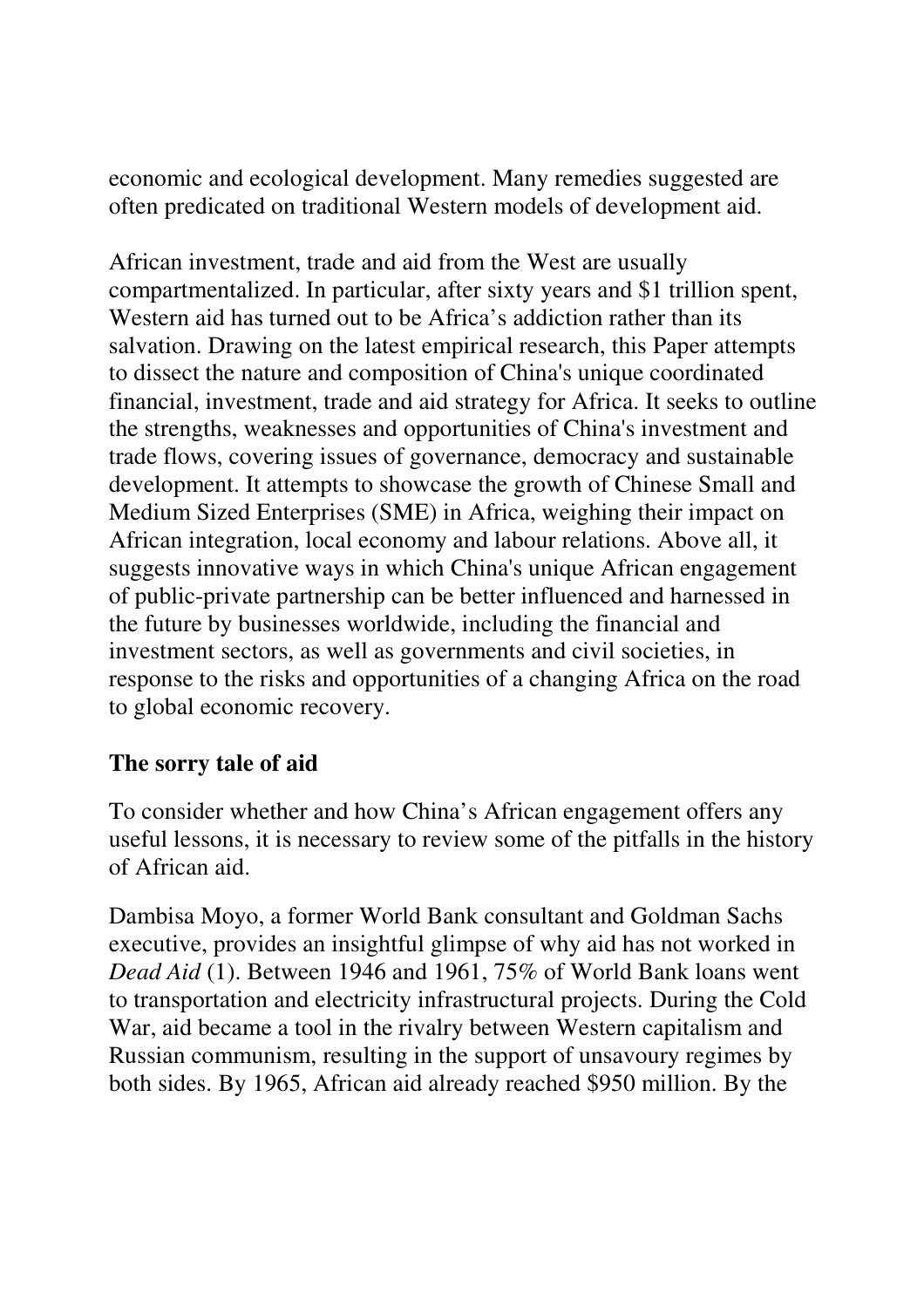beginning of the 1970s, there was still not much aid-financed infrastructure to show for.

During the economic ravages of the 1970s oil crisis, the focus of aid shifted to immediate poverty relief and rural social services with the passage of the US International Development Food and Food Assistance Act. Much of the poverty-related aid took the form of concessionary loans which had to be paid back with interest. This later resulted in poverty-stricken countries struggling amidst their mountains of debt. Despite the aim of poverty alleviation, aid recipients saw their poverty levels jump and their growth rates plummet.

The second oil shock in 1979 resulted in a global tightening of monetary policy, which based most of the bank loans to developing countries on floating and rising interest rates. This eventually led to widespread thirdworld default. The remedy was 'program aid' under the Washington Consensus pursued by the Washington-DC based institutions – the IMF, the World Bank and the US Treasury. The aid strategy was based on '*stabilization'* through fiscal tightening and '*liberalization*' through market privatization. Free market alone gave the developing countries the opportunity to succeed but failed to equip them with the essential infrastructure to take advantage of the opportunities.

By the end of the 1980s, the developing world found itself mired in debt estimated to be at least \$1 trillion. Between 1987 to 1989, mounting interest payments led to an absurd reverse cash flow from the poor to the developed countries to the tune of \$15 billion a year. At the same time, the whole saga stank with corruption. This gave rise to the imposition of aid conditionality linked to governance reform and enhancement of democracy. The belief was that these medicines would deliver recipients from poverty and aid dependency. Yet in the absence of a functioning economy, elections and governance training proved to be no substitute for infrastructural capacity building. In some cases, aid continued to account for as much as 90% of disbursements between 1987 and 1996.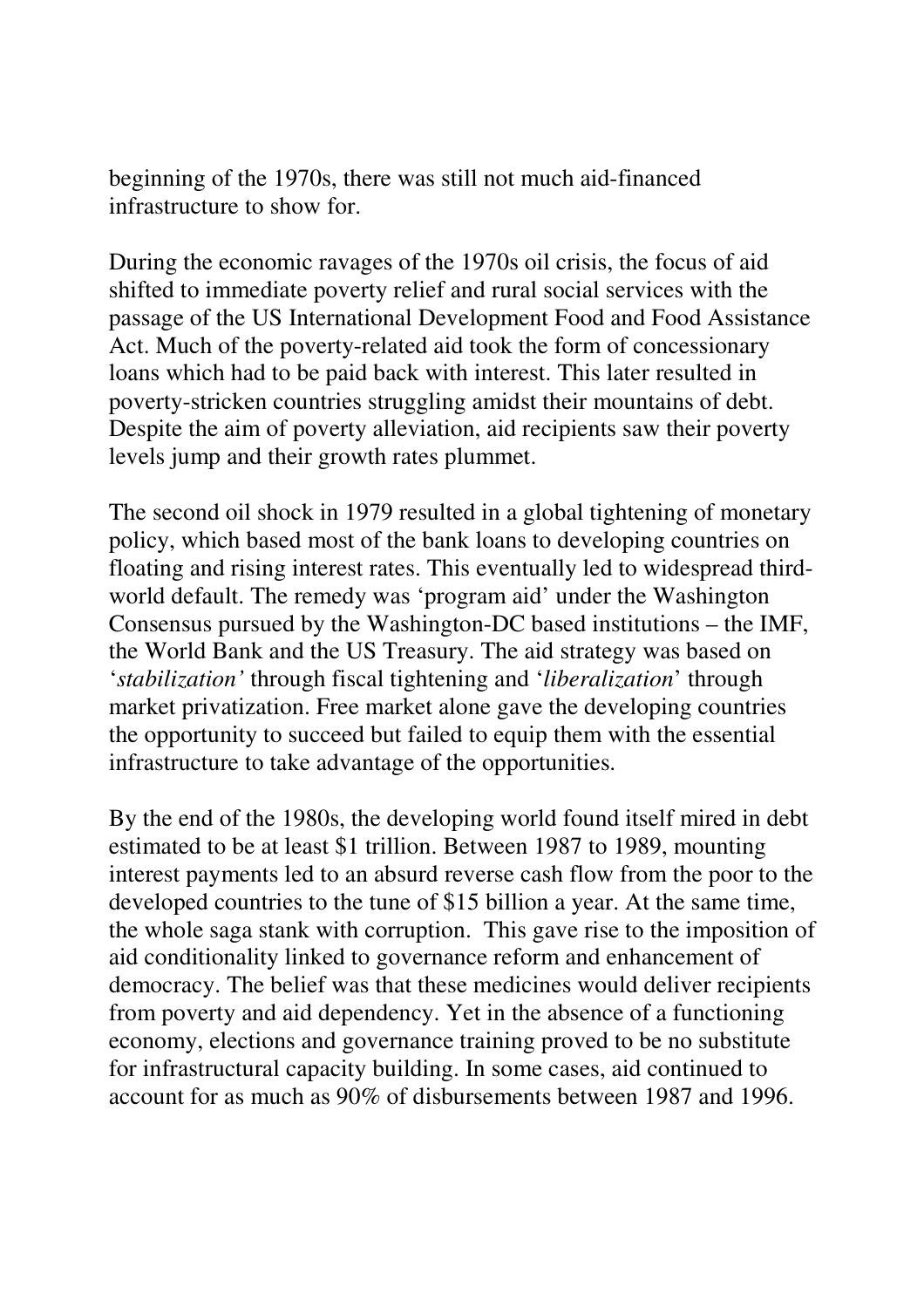The 2000s saw the rise of glamour-aid, dating back to Bob Geldolf's Live Aid concert on 13 July 1985. Africa was said to remain 'a scar on the West's conscience'. Debt forgiveness was in vogue and more aid continued to flow.

Many studies have demonstrated that aid has not worked. Clemens et al (2004) sees no long-term impact of aid on growth. Hadjimichael (1995) and Reichal (1995) identify a negative relationship between savings and aid. Boone (1996) concludes that aid finances consumption rather than investment. After 60 years and over \$1trillion of African aid, very few would say that aid has resulted in economic growth and human development, notwithstanding the 2005 Paris Declaration of Aid Effectiveness (2) and the imposition of conditionality. Not only is there not much good to show for, aid recipients have become much worse off. To Dambisa Moyo, aid is no longer part of the solution, nor is it just part of the problem. It is the problem.

In recent years, it has been well acknowledged that trade is better than aid. During his meeting with President Bush in 2003, Uganda's President Yoweri Museveni said, "I don't want aid; I want trade. Aid cannot transform society." In the wake of the collapse of the Doha Round of multilateral trade negotiations, the Aid for Trade (AFT) initiative has been endorsed by the World Trade Organization. However, a credible, AFT strategy has yet to emerge.

China's African engagement is a unique state-driven mixture of trade in resources, infrastructural investment, and some aid. At the Beijing Summit of the Forum on China- Africa Cooperation (FOCAC) in November 2006, leaders of 48 African countries including 41 heads of state gathered in praise of this new partnership. At the same time, however, the international community remains concerned about the true benefits of China's engagement. It is therefore instructive to analyze China's African strategy to see if there are lessons to be learnt, including the good, the bad and the ugly.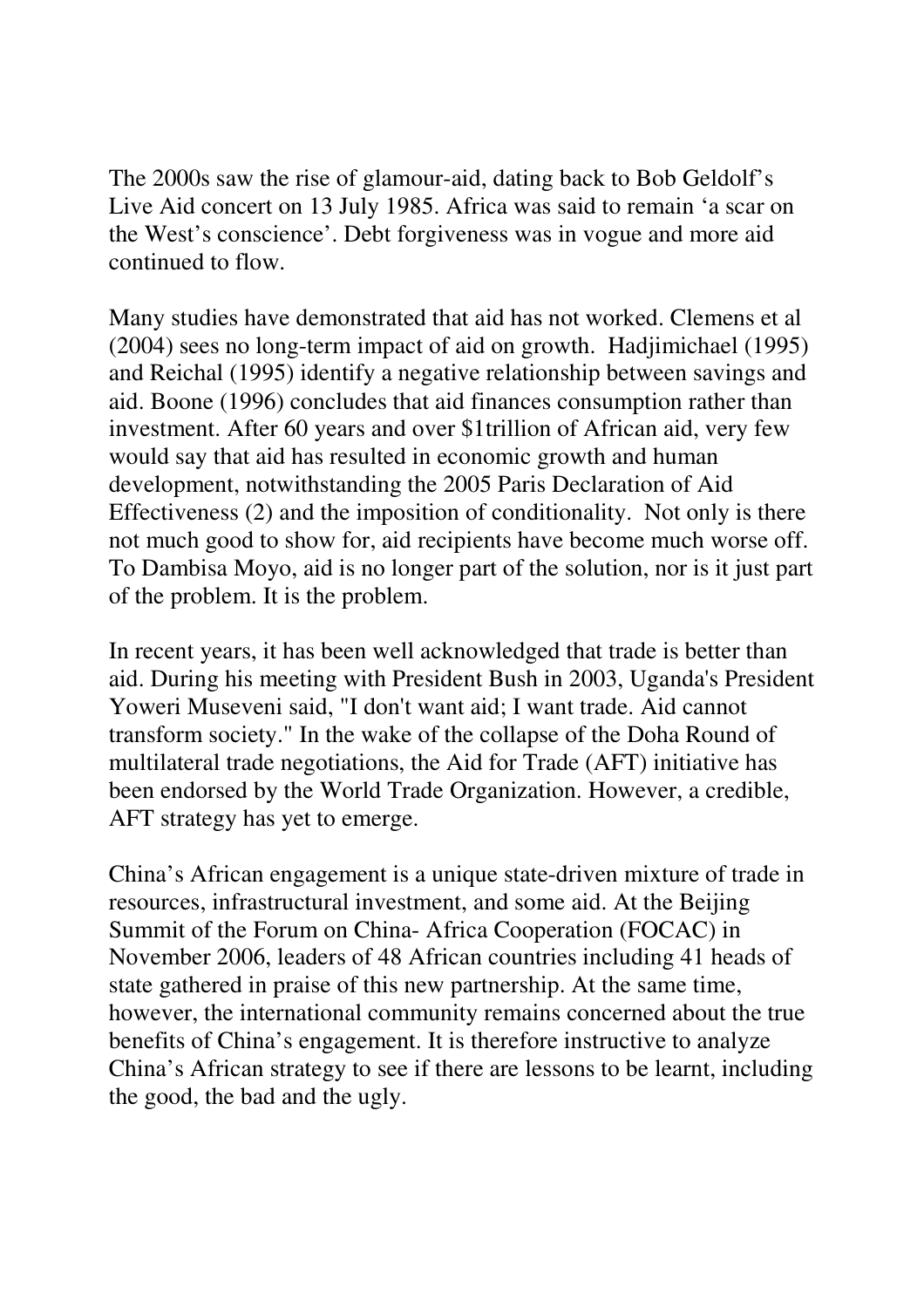#### **China's African trade flows**

Between 2003 and 2008, Sino-African trade increased from \$18.6 billion to US\$ 106.8 billion, a 474 % increase. 88% of China's exports to Africa consisted of manufactured goods, including textiles and footware (36%), machinery and transportation equipment (33%), manufactured materials (18%), and processed food and beverages (1%). 86% of Africa's exports to China, however, were largely natural commodities: oil and gas (62%), ores and metals (17%), and agricultural raw materials (7%). Most of Africa's exports to China, therefore, do not lend themselves to upgrading of knowledge and skills.

Moreover, there is a high concentration of trade represented by the top five African countries. Between 2006 – 2008, Angola, South Africa, Sudan, Nigeria, and Egypt have remained the top five trading partners with China, accounting for 56% (2006), 58% (2007) and 61% (2008) of Africa's total trade with China respectively. During the same period, essentially the same top ten African countries account for 90 – 93% of Africa's total exports to China (3).

# **The nature and scope of China's financial engagements in Africa**

In the absence of clear data, China's financial engagement in Africa is often lumped together with official development assistance (ODA), commonly referred to as aid. In fact, a large part of it consists of export credits and subsidies in support of investments by China's state-owned enterprises. Where concessionary loans are given, some are linked to LIBOR (London Interbank Offered Rate). These forms of financial assistance fall outside the definition of ODA according to the OECD (4). Nor does China claim that they should be considered as aid.

Following the OECD strict definition, Deborah Brautigam estimates that China committed about \$1.4 billion in official development aid in 2007, rising to \$2.5 billion by 2009. The 2007 figure is small compared with other major ODA donors : (in \$billion) USA (\$7.6), World Bank (\$6.9),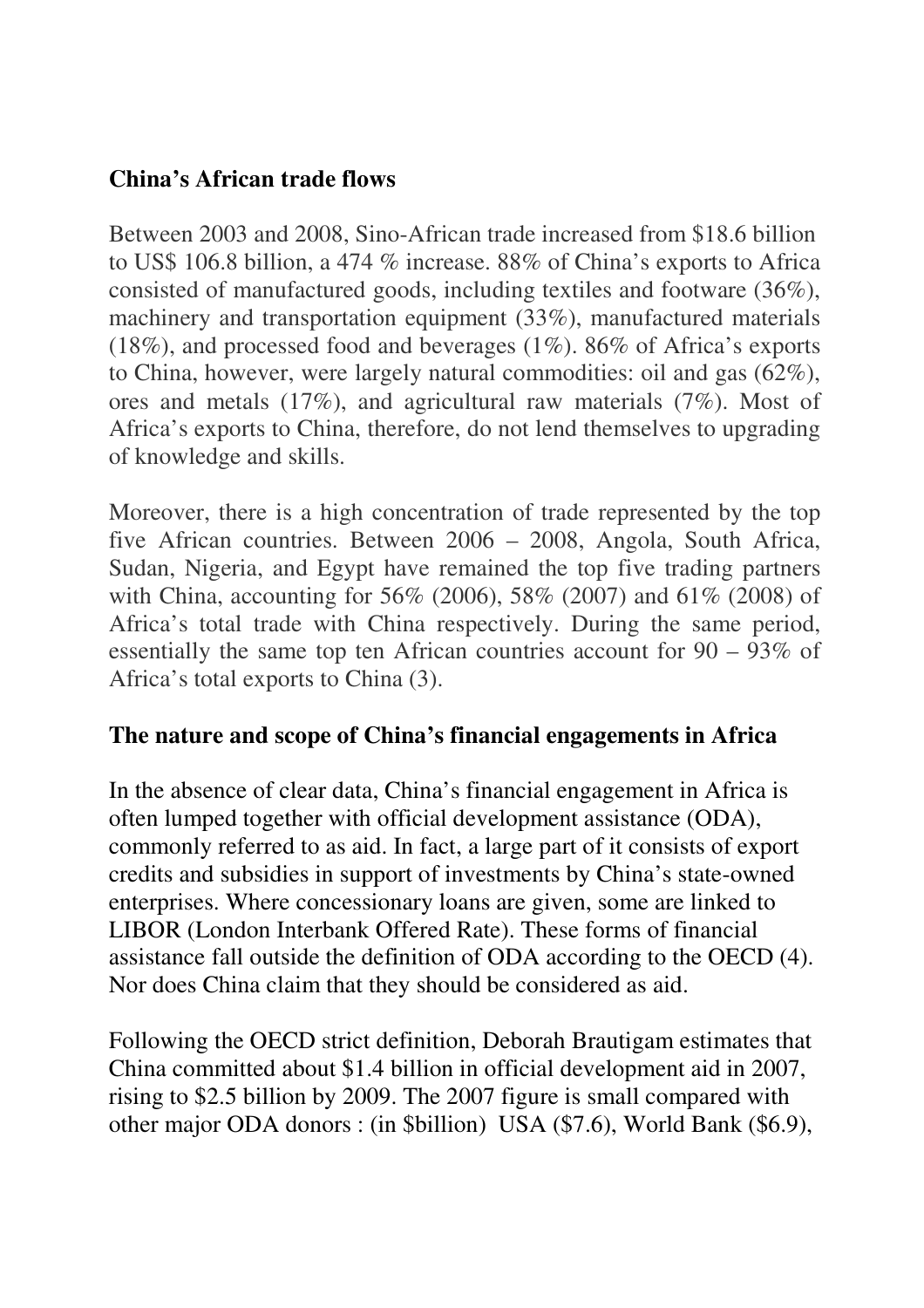EC (\$5.4), France (\$4.9), UK (42.8), Japan (\$2.7), and Germany (\$2.5) (5). Between 2005 – 2007, the World Bank committed \$17.4 billion for Africa while China's Eximbank committed less tahn \$16 billion. This exposes the sometimes quoted hype that China is bigger than the World Bank in Africa (6).

A further area of confusion is the 'package financial mode' adopted by China's Ministry of Commerce and the Eximbank, combining concessional loans, sellers and buyer's credits, and bank guarantees in support of large infrastructural projects. Concessionary loans to Africa account for about 50% the World Bank's portfolio compared with only 3% of the Eximbank's. About half of Eximbank's commitments represents seller's credit while a third is accounted for by guarantees. In contrast, almost the entire World Bank portfolio is composed of actual loans. The World Bank's loans are often at zero interest, repayable over thirty-five to forty years, while most of the China's loans and credits are linked to market rates and are repayable over ten to twenty years.

In addition, there are official loans not qualifying as Aid which fall into the category of 'other official flows' (OOF). For example, the China Development Bank (CDB), five times larger than the Eximbank, is gradually extending into Africa. It does not give ODA but provides nonconcessionary development finance by raising a large part of its funding through the issue of bonds overseas and in China. In 2006, it provided finance for a giant Chinese telecommunication equipment firm, ZTE, to develop a competitive bid for a major tender for Ethiopia's millennium telecom expansion project at a cost of \$1.5 billion. In May 2008, through its local partner the Development Bank of Kenya, it offered fifteen-year mortgage finance for 528 moderate-income 'Great Wall Apartments' developed by a Chinese company Erdemann Property Limited. The CDB has established a China-Africa Development Fund, its equity investment arm for Africa (7).

#### **China's infrastructural investments in Africa**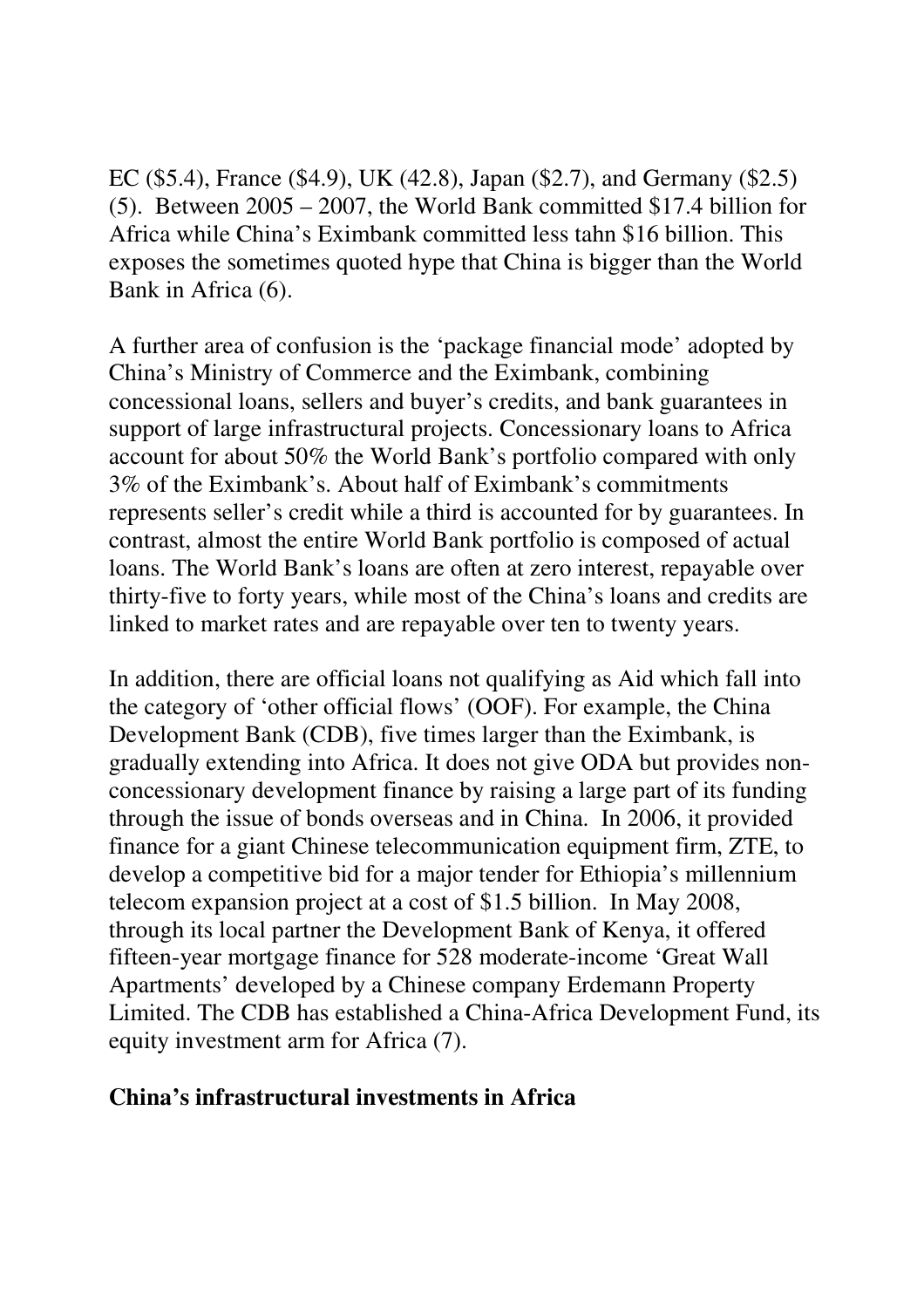China's infrastructural investments in Africa are sometimes equated with the construction of high-profile government or municipal buildings like national stadia. They are frowned upon as propping up corrupt and despotic regimes at the cost of political reform. The lack of transparency in such investments remains a cause of concern. For example, in January 2010, the US-China Economic and Security Review Commission (USCC), a US Congressional body, expressed unease with the involvement of the China International Fund (CIF) group based in Hong Kong in the acquisition of more than 1,000 acres of land to build satellite town around Harare, capital of Zimbabwe, which is under US, EU, Australian and Canadian human-rights-abuse sanctions (8).

In the 1970s, the Railway Engineering Corps (formerly owned by the Chinese army) and the China Civil Engineering Construction (formerly a foreign aid office under the Ministry of Railways) built China's biggest foreign aid project, the Tan-Zam Railway. These two former entities have since merged into the China Railway Construction Corporation (CCRC). Its recent projects include an \$8.3 billion contract in 2006 to rebuild the dilapidated 2,733 km colonial-era railway between the coastal city of Lagos and Kano, capital of northern Nigeria. In war-torn Democratic Republic of Congo, between 2007 and 2009, China Railway Engineering Corporation, (CREC), a commercial rival of CCRC and a Fortune 500 company which built Shanghai's high-speed Maglev airport train, obtained an Eximbank loan of \$6 billion to partner with the Chinese hydroelectric company Chinahydro to build Congo's power plants and repair water supply systems across the country. It would also build thirty-two hospitals, 145 health centres, two hydroelectric dams, two large universities, two vocational training centres, and thousands of low-cost houses. Congolese ministers hailed the deal Congo's 'Marshall Plan'(9).

Commercially, China's global corporate champions have also been proactive on the continent, particularly in the telecommunications industry. ZTE is part of a consortium winning the tender for Sonitel in Niger and is reportedly trying to acquire Zamtel in Zambia. Huawei, in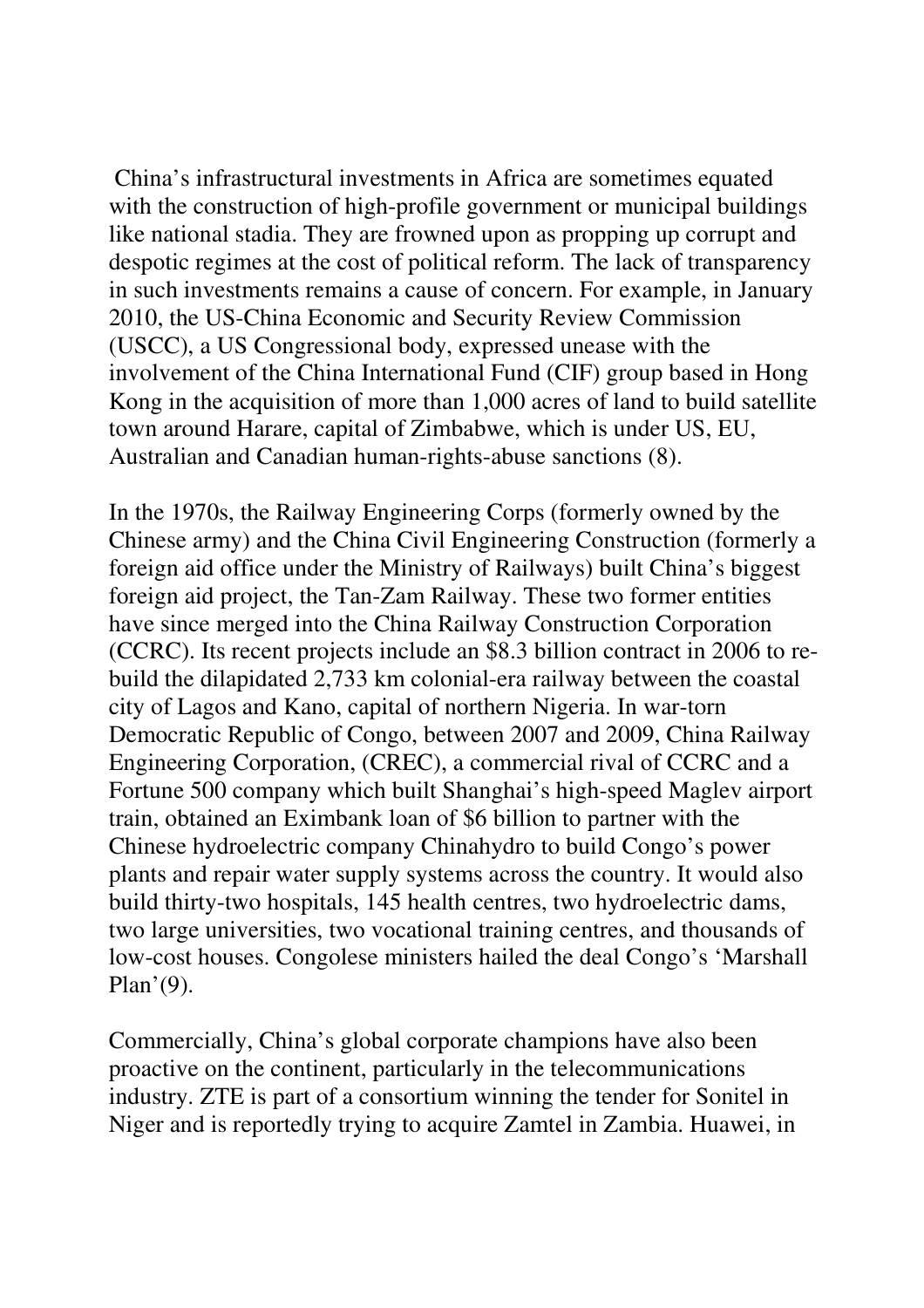partnership with Canadian Nortel, won a \$100 million contract as the leading CDMA (code division multiple access) provider for Nigeria's fixed wireless phone operator, Multilinks. China Mobile has tendered a \$4 million bid for Nasdaq-listed Millicom International, a global mobile operator with African subsidiaries in Chad, Democratic Republic of Congo, Ghana, Mauritius, Senegal, Sierra Leone and Tanzania (10).

Spotted throughout the African continent are numerous infrastructural projects and facilities funded by the China government and built by China's state-owned construction companies as well as commercial infrastructural contracts won by Chinese enterprises. It is not an exaggeration to say that China is now re-building Africa.

# **How accountable are China's financial disbursements?**

It has long been a concern of Western donors that aid funds have a way of dissipating in the hands of recipient governments. Recently, this was highlighted again by the House of Commons Public Accounts Committee report published on 26 January, 2010 (11).

China's Eximbank loans are seldom disbursed directly to borrowing governments. The approved loans, usually backed by agreed purchase of resources, stay in an escrow account in China. Amounts are released only upon the delivery of commodities or directly to Chinese construction companies contracted to carry out infrastructural projects. This mechanism serves to translate loans into concrete facilities and should reduce opportunities for wholesale embezzlements or individual corruption in host countries.

However, Chinese companies themselves do not always enjoy a good reputation overseas. According to Transparency International's 2006 Bribe Payer's Index, they rank  $29<sup>th</sup>$  near the bottom, out of 30 countries. The Chinese Communist Party Central Committee included overseas commercial bribery in their work plan in June 2008 (12).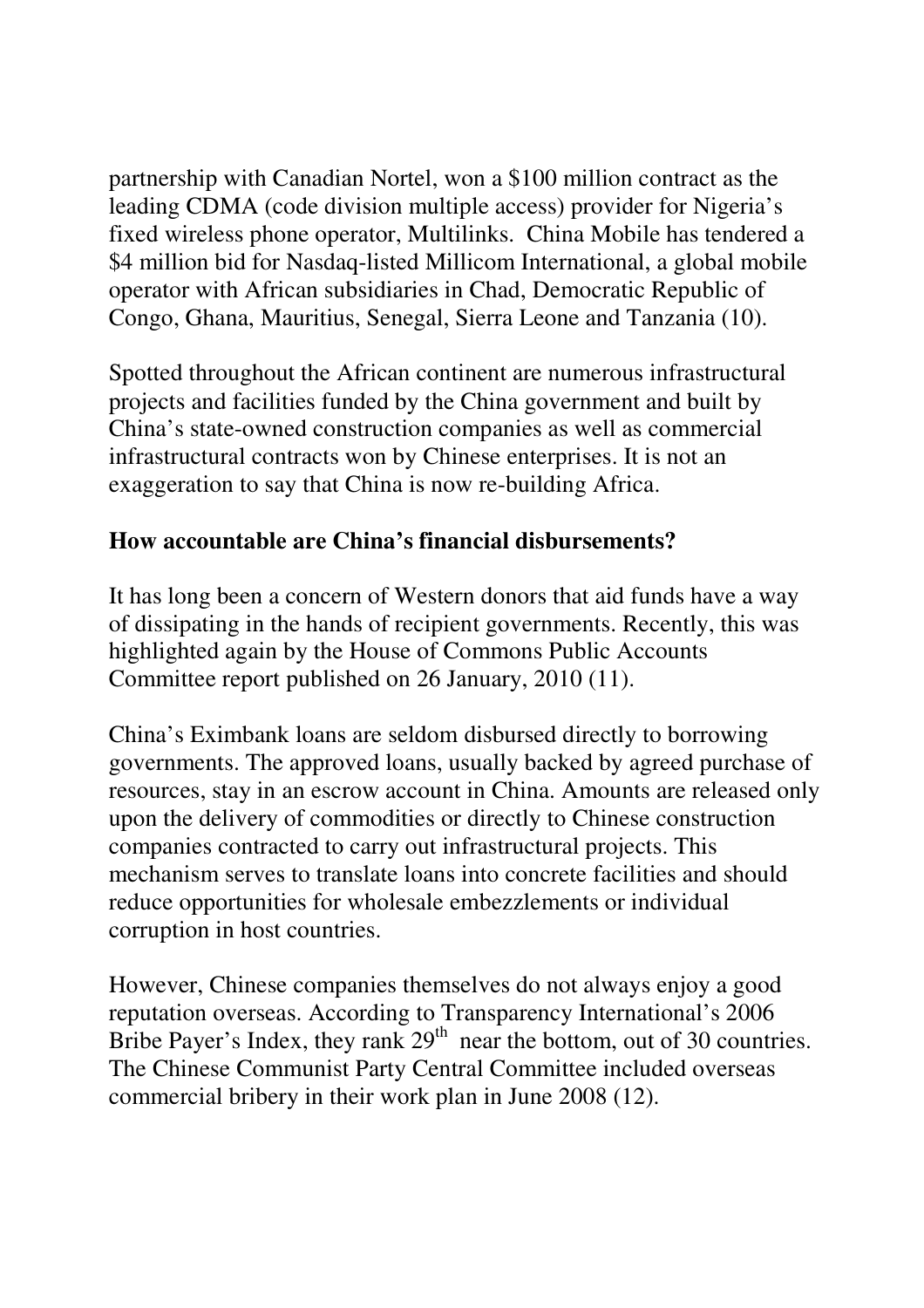#### **How sustainable are the Chinese loans?**

Concerns are often expressed on whether China is adding to the already stretched debt burden of Africa. The World Bank and the IMF can sanction a Highly Indebted Poor Country (HIPC) for taking anything but a highly concessionary loan. Against this restriction, Li Ruoguo, the Eximbank President, explained his theory of 'dynamic sustainability'. Where a country is considered 'debt distressed', if a project is fully commercially viable, why should it need a subsidized concessionary loan? A study by Helmut Reisen and Sokhna Ndoye at the OECD shows China's investment together with rising prices of raw materials helped improve the debt-distress indicators of both Angola and Sudan. However, in 2008 when commodities prices fell, the situation was very different. Indeed, in the wake of the financial crisis, a number of China-funded large hydroelectric projects in Mozambique, Zambia, Guinea and Gabon seemed to be stalling. A greater degree of caution has set in (13).

# **Traditional objectives of China's African strategy**

Joshua Eisenman summarizes China's post-Cold War African strategy into (a) gaining political support amongst developing countries in the United Nations; (b) support for the One China Policy; (c) acquisition of energy and other natural resources; and (d) commercial interests (14). As of May 2009, all but four small African countries - Burkina Faso, Gambia, Sao Tome and Principe, and Swaziland – support Beijing's One China Policy. While the long-standing rivalry with Taiwan in Africa can be said to be virtually over, the continued support in the United Nations of the vast majority of African nations for Beijing's stand on the One China Policy and other issues (such as human rights) remains of considerable strategic importance.

China is poorly endowed in oil, gas and many other industrial commodities compared with the size of her population. She needs to acquire as much of these resources as possible to sustain her continued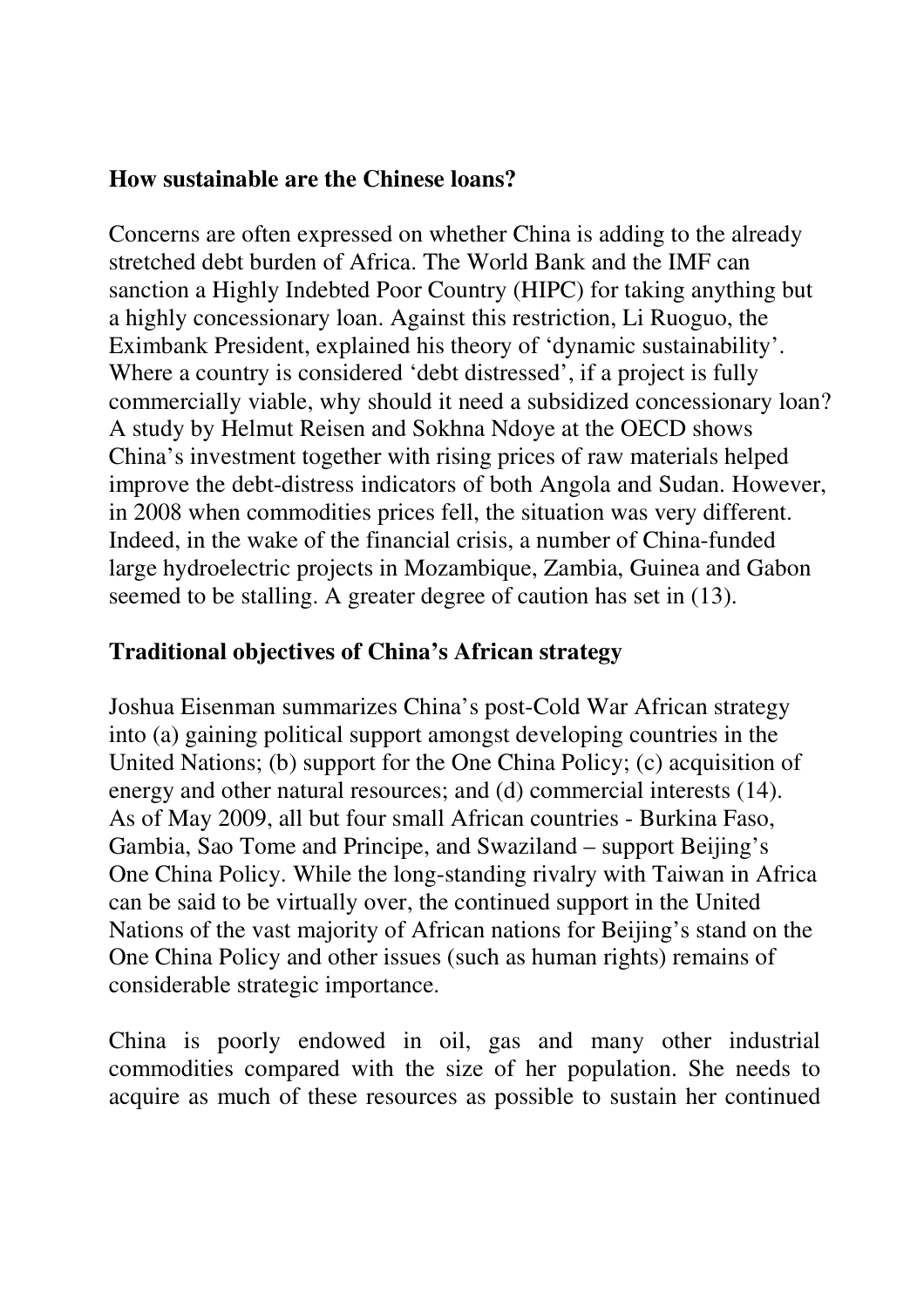development and political stability. The following table (15) shows clearly China's thirsty quest for African resources :

|            | Crude Oil | Metals | Wood | Cotton |
|------------|-----------|--------|------|--------|
| Angola     | 100       |        |      |        |
| Sudan      | 98.8      |        |      |        |
| Nigeria    | 88.9      |        |      |        |
| Congo      | 85.9      |        |      |        |
| Gabon      | 54.8      |        | 42.3 |        |
| <b>DRC</b> |           | 99.6   |      |        |
| Ghanna     |           | 59.8   |      |        |
| <b>SA</b>  |           | 46.5   |      |        |
| Cameroon   |           |        | 39.7 |        |
| Tanzania   |           |        | 24.3 | 53.8   |

China's % share of selected African states' export of commodities

However, China's engagement in Africa is by no means just a story of resources. China gives aid to very single country in sub-Sahara Africa supporting the One China Policy, including relatively well-off countries like South Africa and Mauritius. Indeed, a great deal of the Eximbank's loans are commercially-oriented, dictated by how credit-worthy the borrowers are as in the case of a fully commercial bank. Some of these loans are tied to Chinese exports of goods, equipment and machinery, which amounted to more than \$50 billion in 2008. Some resulted in Chinese construction companies winning contracts, which amounted to \$29 billion in 2007. So a key driver of China's African engagement is export of goods and services to new markets, providing profits and opportunities for Chinese enterprises to hone their international competitiveness. These Chinese enterprises, including state-owned commodities companies, have considerable leeway of operation. A Japanese survey found that the oil companies are under no obligation to ship all the oil back to China. Some sell the oil in the international market where the price is highest. The same applies to Chinese investors in Zambia's cooper mines (16).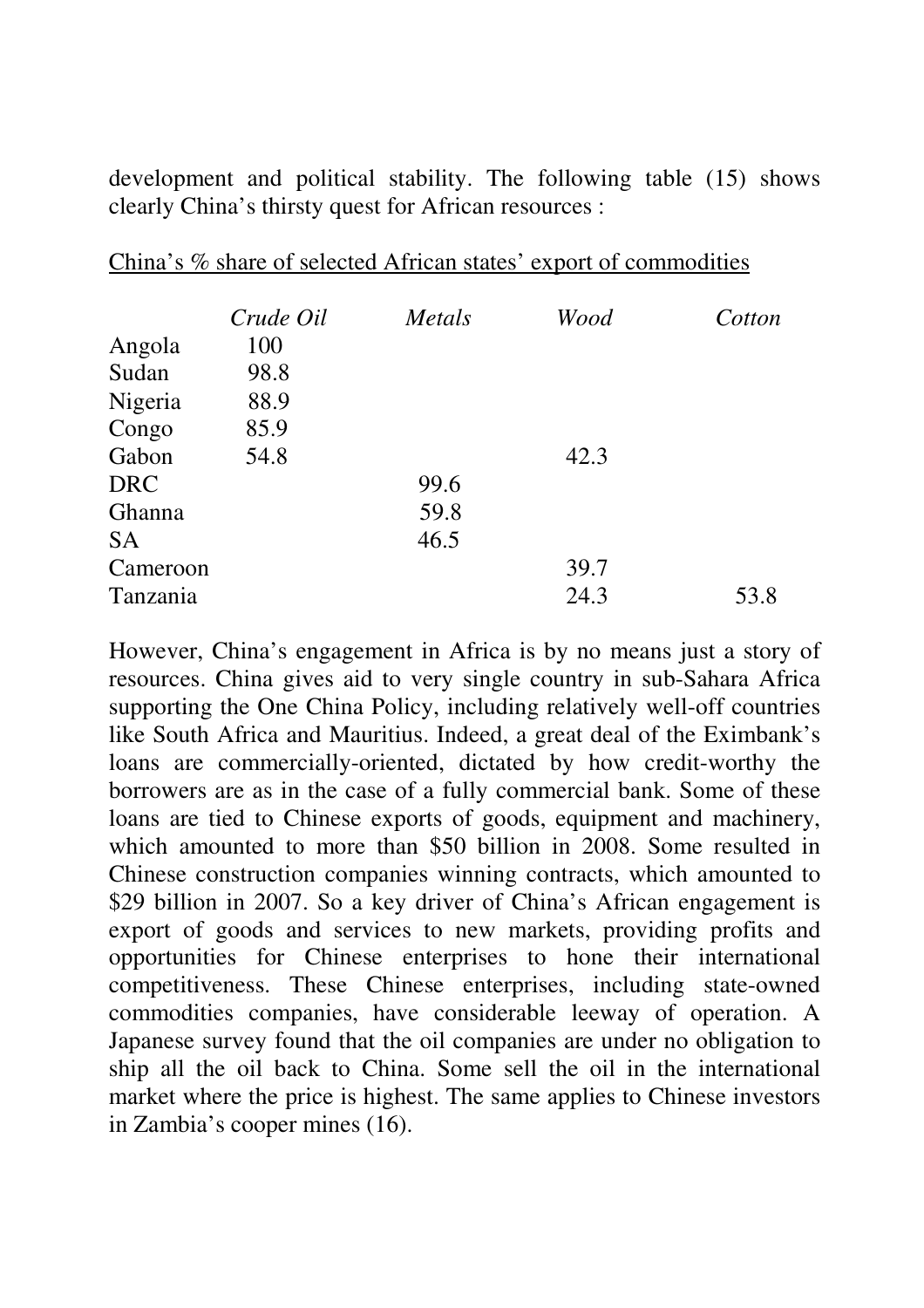# **China's African Special Economic Zones (SEZs)**

China's African adventure took an interesting turn at the November 2006 Forum on China-Africa Cooperation (FOCAC) Summit in Beijing when President Hu Jintao announced the intention of developing three to five economic and trade cooperation zones in Africa.

This is part of China's strategy of 'going global', for which a key platform is the establishment of overseas economic zones. In 2006, the Ministry of Commerce (MOFCOM) announced that China would support its enterprises to establish fifty such zones around the world. These zones are modeled on China's long established and highly successful model of SEZs.

Unlike the traditional export processing zones set up by governments, these African special zones, once selected, are to be built and operated entirely by Chinese enterprises as profitable ventures in a range of businesses including manufacturing and services. They are to be company-centred and business-based with the winning proposals from business contenders selected on competitive market principles. In Africa, MOFCOM would provide up to \$25 milliuon in grants and \$250 million in long-term loans, together with export tax rebates, easier access to foreign currency, and promotional support to attract small and medium sized companies into the zones. The relevant Chinese embassies would help with negotiations with the host governments over land, tax, and work permits issues. Each zone is to include no more than three key industries.

The designated African countries are those with stable and close political relations with China. They are strategically chosen to reflect China's long term commercial priorities on the continent. Viewed as such, they form China's 'Grand Plan for Africa', according to Martyn Davies, Executive Director of the Centre for Chinese Studies at the University of Stellenbosch (17).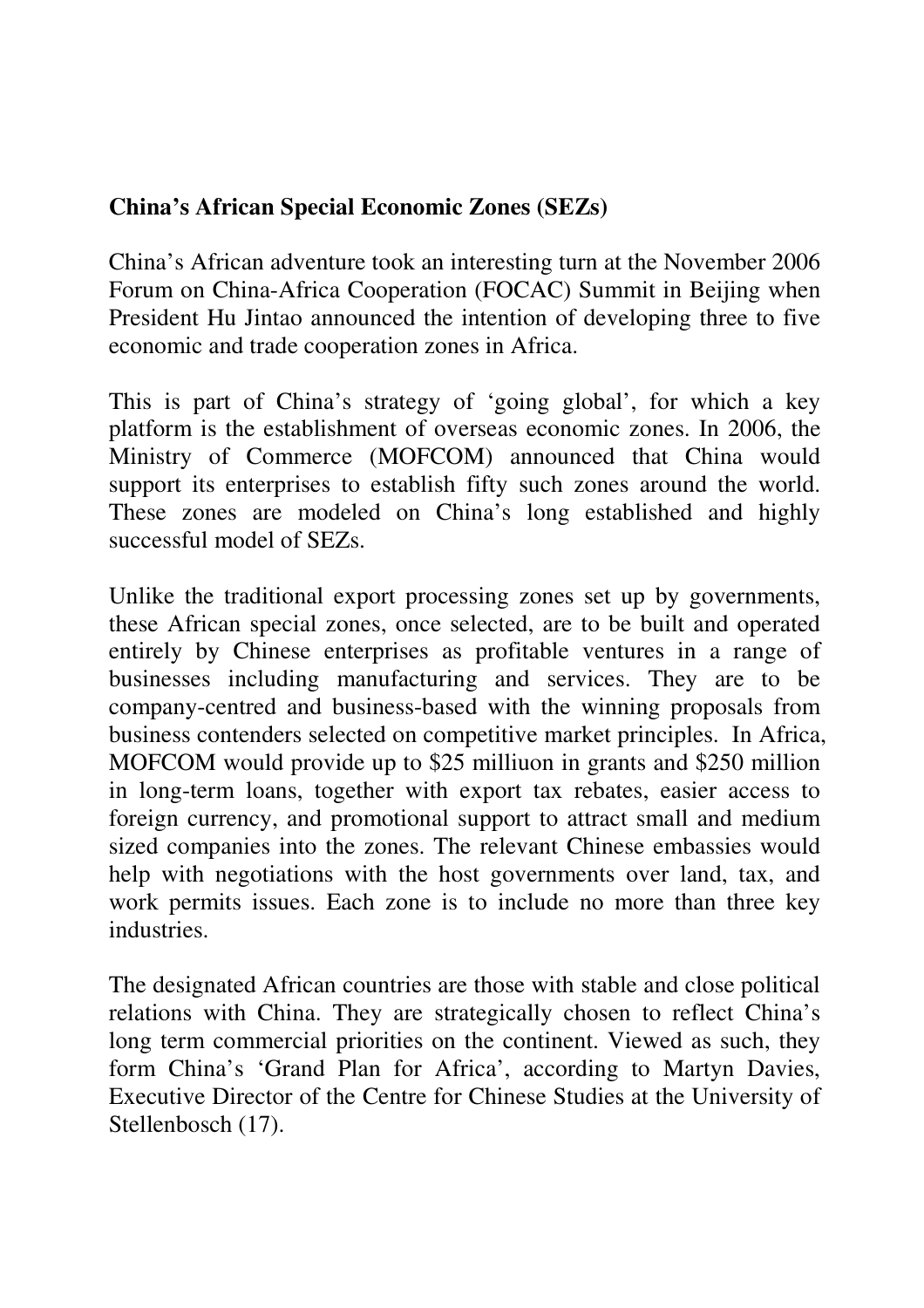The five-zone blueprint consists of the following:

- (a) A **mining hub** radiating from China's concession in the Chambishi, the heart of Zambia's copperbelt, anchored on a \$250 million copper smelter investment, expected to create up to 60,000 jobs. The China Nonferrous Mining Group, the concession holder, will be developing a cluster of local firms to produce bars, wires and cables etc from raw metals mined in Zambia. This would add to local job creation and hone the manufacturing skills of Zambian workers.
- (b) An **Indian-Ocean-Rim trading hub** located in Mauritius, a Member of the South African Development Community and of the Common Market for Eastern and Southern Africa. It is also an offshore financial centre with a sizeable ethnic Chinese community, well integrated into the economies of South Asia. The China Development Bank (CDB) is expected to open its first African branch there. The 210-hectare development commenced construction in 2007 and is expected to include a fishing port, a dam, a road project from Verdun to Terre Rouge near Port Louis and a new town development in the Highland. Shanxi province's Tianli Group, the selected operator for the zone, aims to turn the new town into an 'i-Park' with '**i**ntelligence, **i**nnovation, **i**ncubation, and **i**nteraction', a modern airy new city with boulevards of filao trees and garden apartments with views of the Indian Ocean. The project intends to attract higher-value added investors, in line with Mauritius' service-oriented future (18).
- (c) A **logistics hub for East Africa,** likely to be located in Dar es Salaam in Tanzania, alongside with Tanzania's own SEZ, to link up with the copperbelt in Zambia through the 1,860 km Tanzam Railway;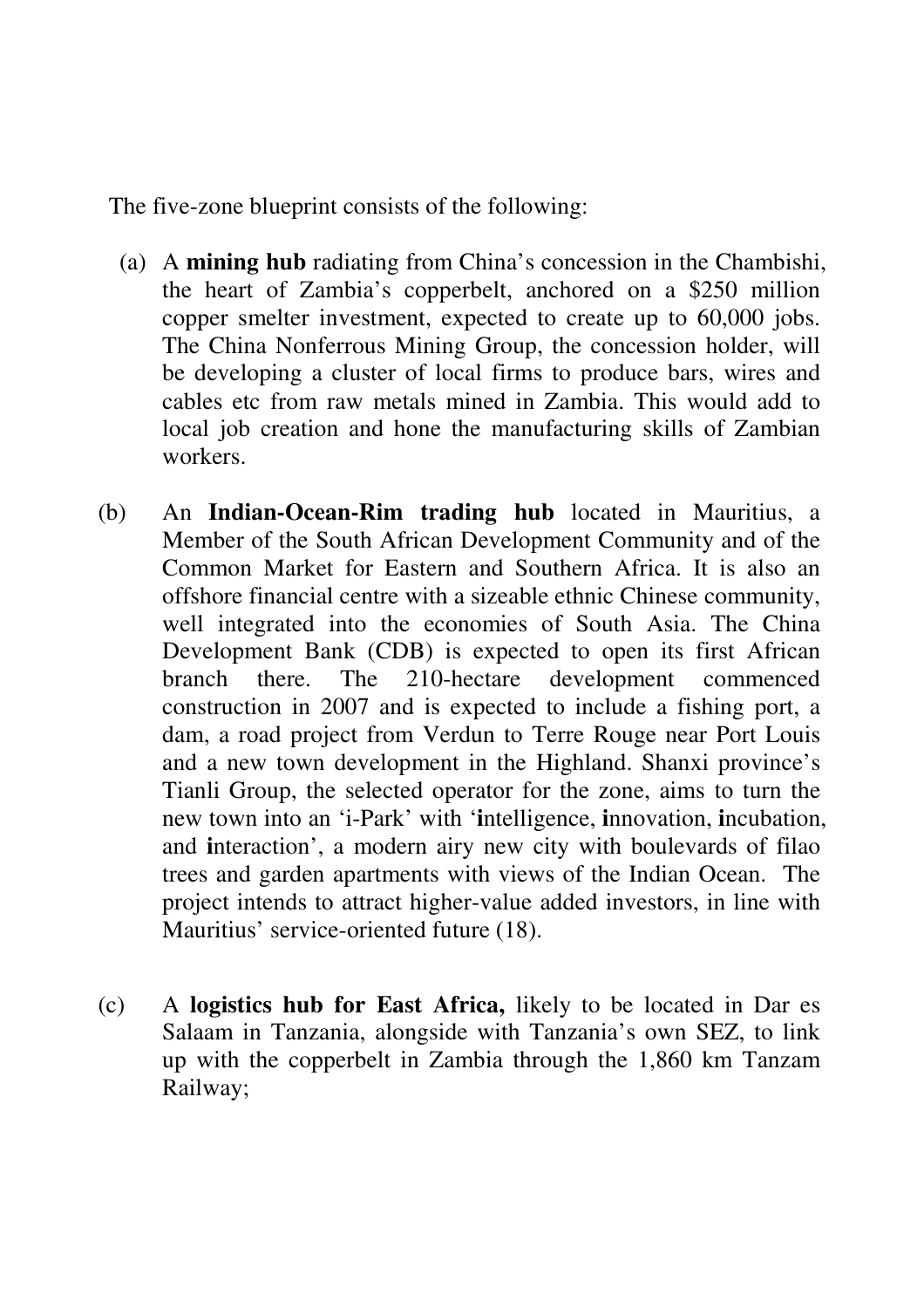- (d) A **manufacturing and assembly hub for West Africa**, to be located in a \$500 million free trade zone in Nigeria as announced in 2007. A Memorandum of Understanding has been signed between Chinese state-owned Guangdong Xinguang International Group, Guangdong Xinguang International China-Africa Investment Limited, the United Bank of Africa (UBA), First Bank and the Ogun State government. China Development Bank (CDB) has indicated its intention to acquire a strategic equity stake in UBA. This hub is well placed as Nigeria is slated to become one of the world's eleven largest economies by 2050, according to Goldman Sachs.
- (e) A **regional manufacturing export hub for Middle East and North Africa (MENA)** countries, to be located in Egypt, in a 20 sq. km zone with access to the Suez Canal, to be expanded in phases over the next ten years. The zone, to be managed by Tianjin Economic Technological Development Area, is expected to attract \$2.5 billion of Foreign Direct Investment (FDI) and initially 100 Chinese firms, with outreach to markets in the Middle East and the European Union. China is forecast to be Egypt's largest trading partner in the medium term, ahead of the United States. It was no surprise that the last FOCAC summit in November 2009 was hosted by Egypt in Sharm el-Sheikh.

These Special Economic Zones are breath-taking in their vision and scope. They are set to have a major impact on regional economic integration as commercial hubs and corridor spokes.

#### **Forum on China-Africa Cooperation (FOCAC)**

FOCAC was conceived in 2000 to cement further the political, economic, commercial and cultural ties with Africa with the first head-of-state summit in Beijing the same year. Since then, the 2003 summit adopted the *Addis Ababa Action Plan (2004- 2006)* with a Preferential Tariff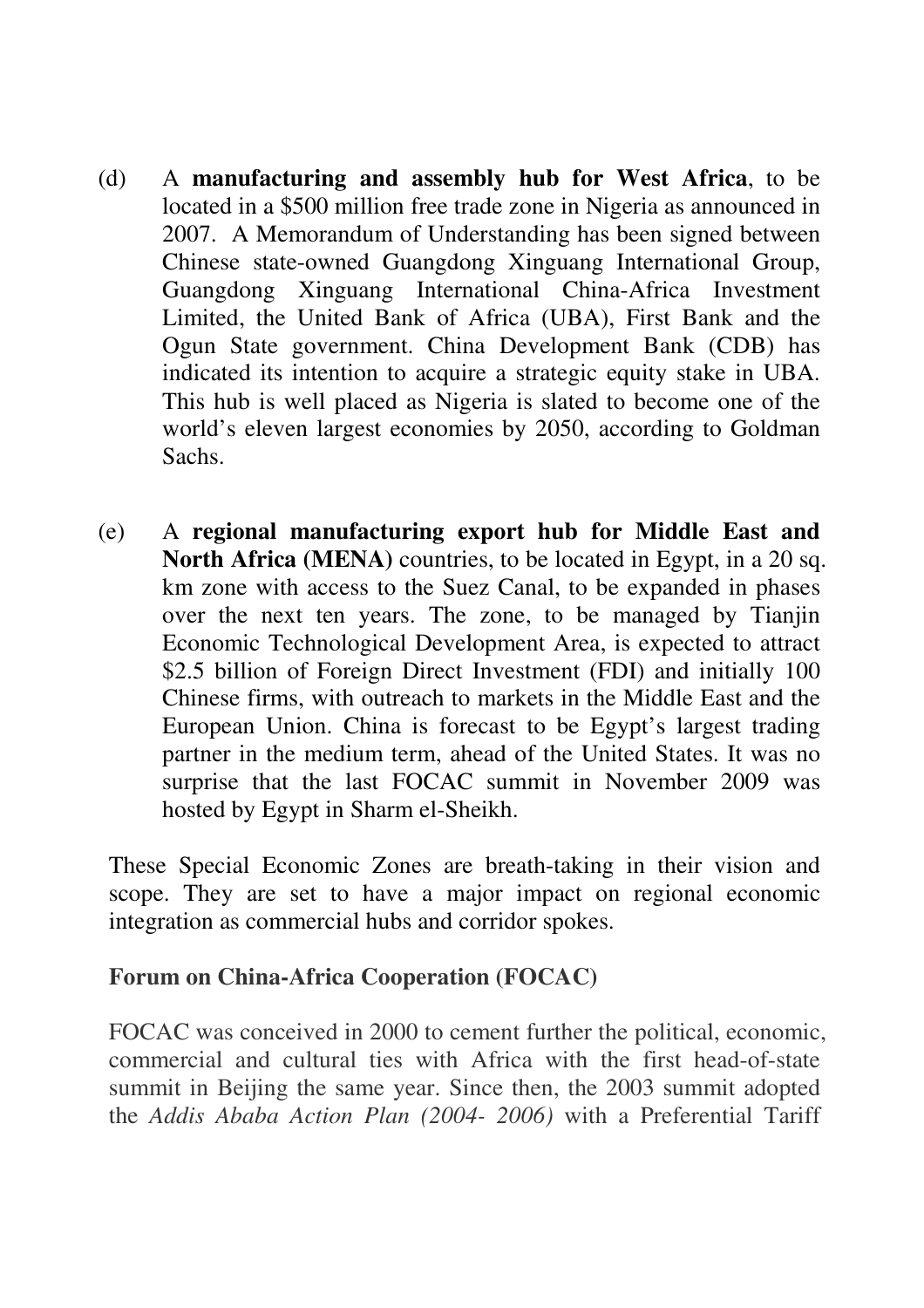Treatment Program removing import tariffs for 190 products from 23 African countries.

The 2006 summit adopted the *Beijing Action Plan (2007-2009)* amongst great fanfare and international spotlight. It ushered in a broad range of engagements including a \$5 billion China-Africa Development Fund, \$3 billion preferential loans and \$2 billion export buyer's credits, cancellation of interest-free loans due by 2005, doubling development assistance by 2009, increase of zero tariff imports from 190 to 400 items, building 100 rural schools, 10 hospitals and 30 anti-malaria clinics, training 100 senior agricultural experts and 15,000 other professionals, as well as fielding 300 Chinese Young Volunteers Serving Africa.

On 9 November 2009, the *Sharm el-Sheikh Declaration and Action Plan (2010 -2012)* were adopted. The plan strengths cooperation with African regional and sub-regional organizations on issues including the international financial crisis, climate change, reform of the international system, the Millennium Development Goals and the Doha round of multilateral trade negotiations. China has made specific new commitments on setting up agricultural technology demonstration centers, opening markets, providing further preferential loans and establishing a special loan for African small and medium enterprises. In addition, China has pledged to assist African countries in clean-energy projects, increase Chinese government scholarships, provide assistance to more schools, train more people, cancel or reduce more debts, launch the China-Africa Science and Technology Partnership Plan, and provide medical equipments and material assistance. China has also proposed the launching of a China-Africa joint research and exchange plan to strength academic exchanges and cooperation. The main objective is to enhance African countries' capacity for sustainable development (19)

These summit forums provide a substantial, wide-ranging, actionoriented platform at head-of-state level at periodical intervals, which have served to cement China's ties with Africa on a broad front, an exercise of China's Soft Power to create a win-win situation (20).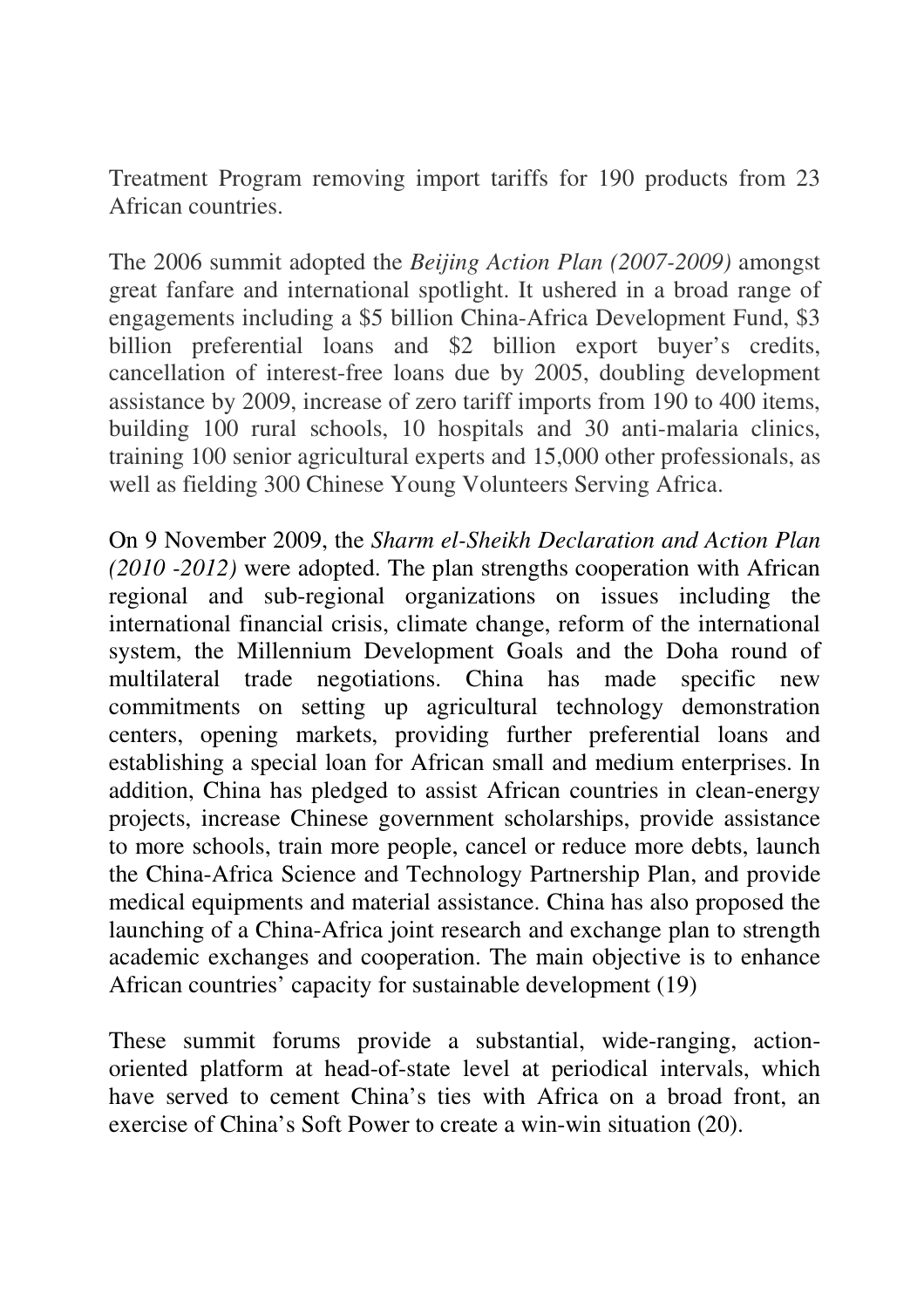#### **The Equator Principles on Sustainable Development**

In January 2003, more than a hundred international NGOs jointly released the *Collevecchio Declaration on Financial Institutions and Sustainability*, setting out for the first time minimum environmental and social standards for international project financing. Export credit agencies of all countries have adopted the *Recommendation on Common Approaches on Environment and Officially-supported Export Credits*. More than 40 banks, with a presence in over a hundred countries, have committed to respect the Equator Principles, including social and environmental assessments, risk classification, open consultation, information disclosure, grievance mechanisms, compliance covenants, independent monitoring, and periodic and open reporting.

However, the Equator Principles are not always applied in earnest. Projects can be carved up into smaller components to avoid the \$10 million threshold. Examples of environmental damage caused by Chinafunded projects abound in Africa, for example, in Sudan, Angola and Nigeria (oil and gas extraction); in Zambia, Zimbabwe and the Democratic Republic of Congo (mining); and in Gabon, Equatorial Guinea, Cameroon, Liberia (logging) (21)

Albeit a late comer to the Equator Principles, China is increasingly expected to take them seriously as China's Eximbank and the China Export and Credit Insurance Corporation have become the world's largest supplier of export credits. By 2010, the Eximbank's long term loans are expected to reach between \$40 – 80 billion while its export credit insurance is expected to reach \$1.2 trillion. The Eximbank is now one of the three largest credit exporting institutions in the world, alongside with the Japan Bank for International Cooperation and the Export-Import Bank of the United States.

Since 2007, with a shift of national imperative to sustainable development and her own worsening environment, China has been trying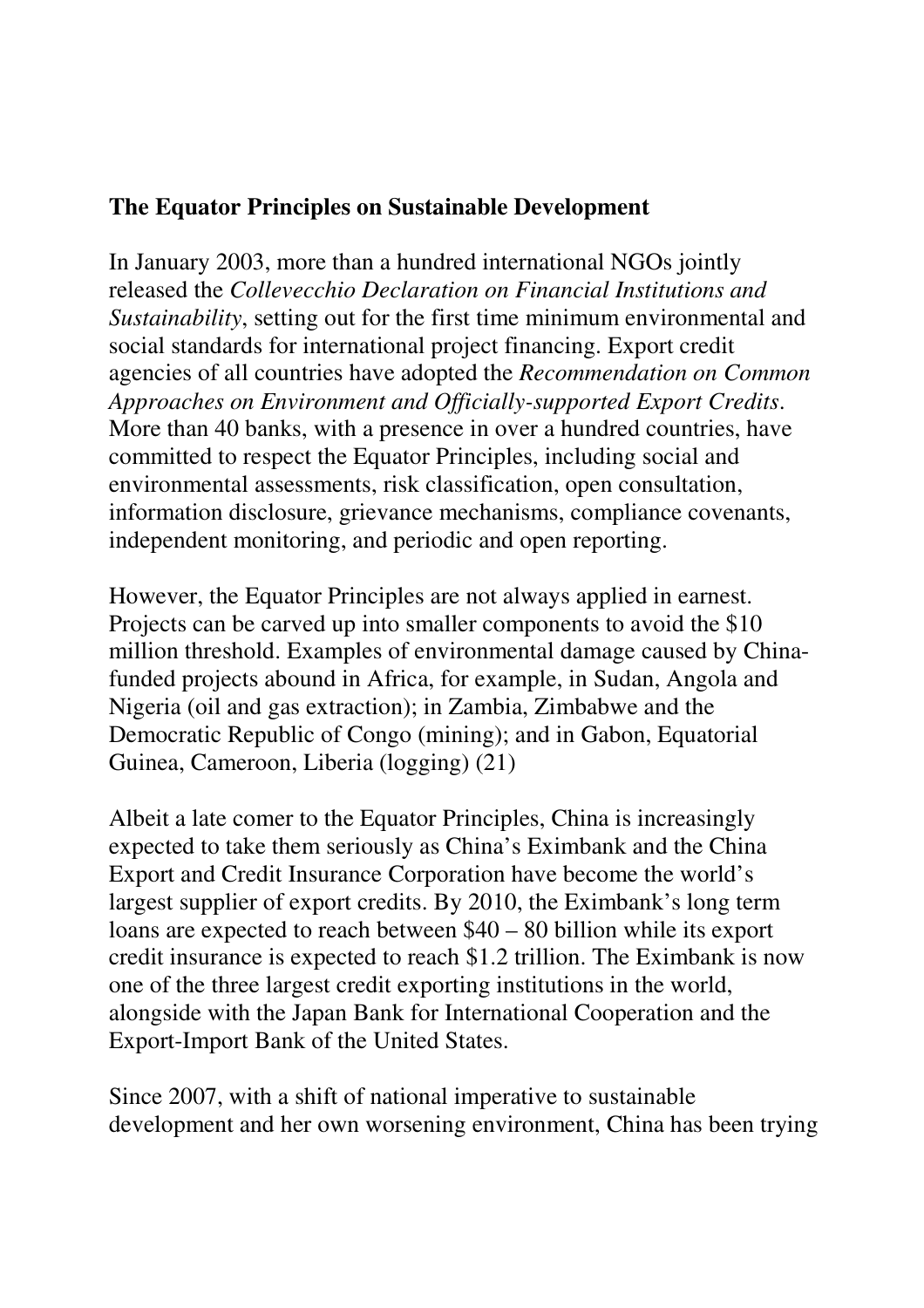to come into line with international banking and financial standards and is now starting to apply the Equator Principles.

In mid July 2008, the People's Bank of China (PBOC) and the China Banking Regulatory Commission (CBRC) announced a 'green credit policy' in the '*Opinions on implementing environmental protection policies and rules and preventing credit risks*'. The Ministry of Environmental Protection is collaborating with the Ministry of Finance , the China Insurance Regulatory Commission and the China Securities Regulatory Commission on policy research, experiments on green taxation, green insurance and green securities. These state organs are setting up laws and policies to establish systems for green credit, environmental risk management, green risk investment, ecological funds, environmental financing tools, green insurance, performance evaluation, accounting and reporting.

At the same time, Chinese environmental NGOs have become increasingly more proactive. In December 2006, Green Watershed, Friends of Nature, Mekong Watch, and Oxfam Hong Kong jointly organized the *China Finance, Environment and Harmonious Society Conference* in Beijing. However, their activities are yet to extend to the overseas investments of China's banks. A huge potential therefore exists for setting up channels of communications with Chinese environmental NGOs to help make China's 'Going Global' strategy more environmentally sustainable (22).

# **China's investments in African agriculture**

Since the 1960s, China has implemented some 200 cooperation programs in Africa's agricultural sector, including the provision of agricultural experts, agro-technology programmes and demonstration centres. These initiatives have gained momentum with the FOCAC Addis Ababa Action Plan (2004-2006), which strengthened cooperation with Africa in human resources development, including training up to 10,000 African personnel in agriculture and other fields. The momentum was sustained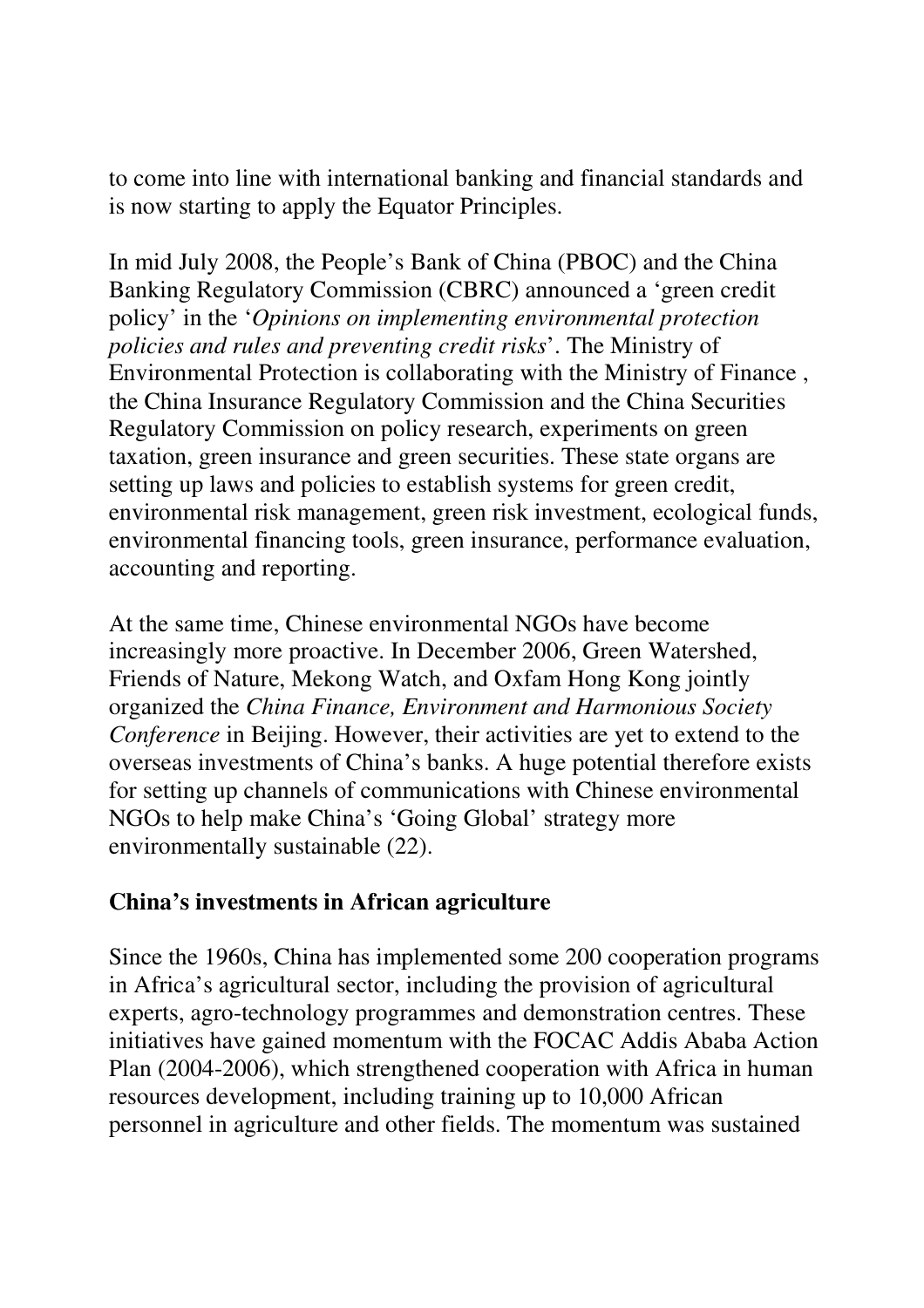in the FOCAC Beijing Action Plan (2007-2009) with a great deal of emphasis on rural infrastructure and agricultural expertise as described earlier in this Paper under FOCAC.

Despite continuing natural and developmental challenges, China has largely succeeded in feeding a population the size of a fifth of mankind with about only 7% of the world's arable land. Yields are on average triple those in Africa. Many of China's agronomical hurdles resonate with Sub-Sahara Africa's litany of problems: fragmented small-holder plots, lack of proper tenure, want of affordable fertilizers and technology, backward infrastructure, subsistence-level competition with animal husbandry, soil erosion, drought and dearth of water management, prevalence of pests, disease and weeds, dearth of improved crop variety, workers in quest of higher urban wages, diminishing arable acreage, and inadequate financial support and R & D.

Since 1960, over forty-four African countries have hosted Chinese agricultural aid projects and nearly 20% of China's turn-key aid projects in Africa have involved agriculture. Between 2003 and 2008, more than 4,000 Africans have completed agricultural courses in China ranging from three weeks to three months. President Hu Jintao has pledged to build ten agricultural demonstration centres for Africa and provide training in agriculture for an average of 5,000 Africans per year. China has actively participated in the United Nations Food and Agriculture Organization (FAO) Special Program on Food Security in a number of African countries. China's African involvement in building human and physical capacity for Africa's agricultural development is therefore much welcome (23). Such engagement is also timely as funding for agriculture in international aid agencies like the World Bank has plummeted from 23% of loans in the early 1980s to 5% just before the millennium. Some donors, such as the United States, have channeled funding more into food aid.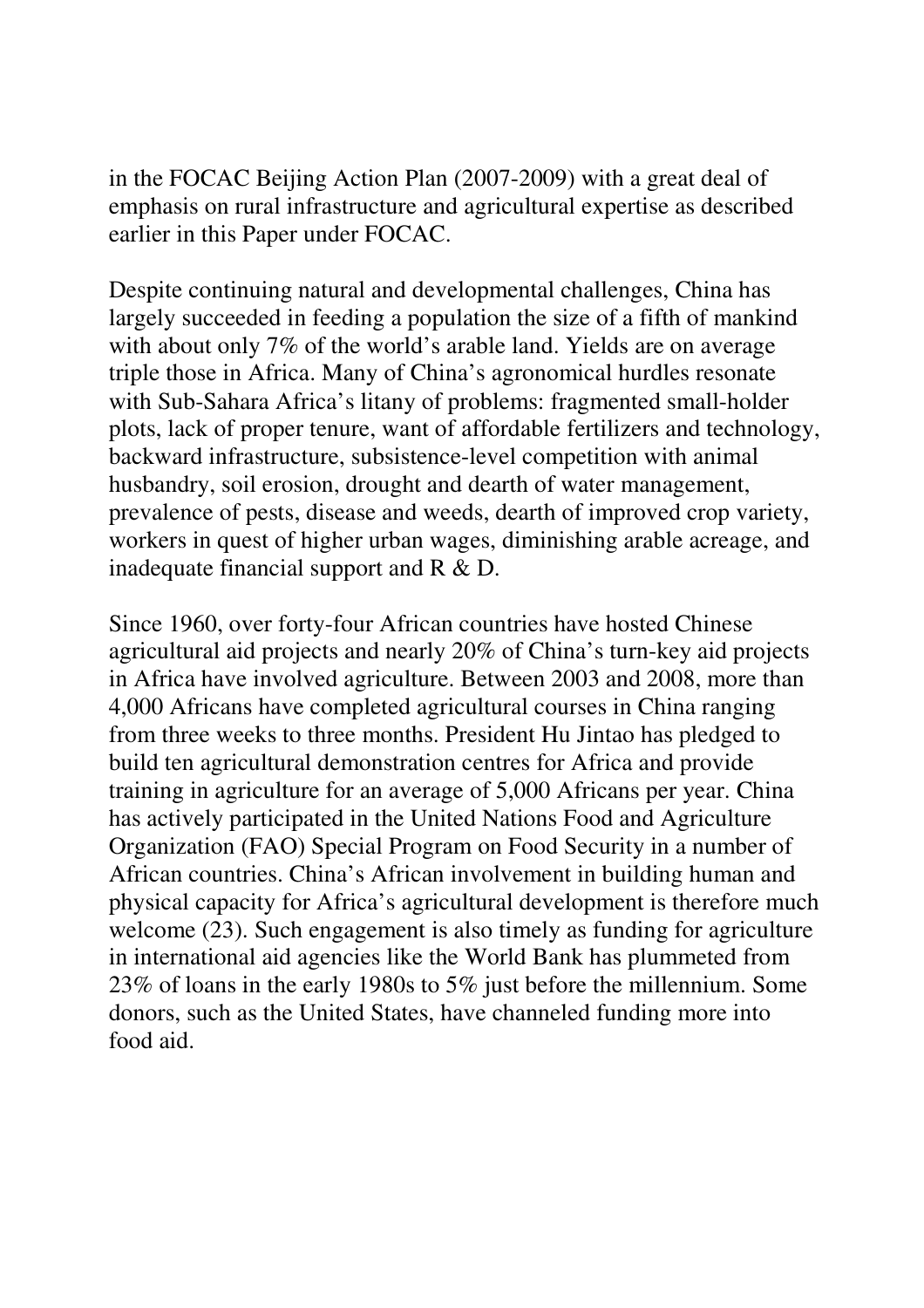In addition to capacity building, a new feature of China's African venture is the honing of China's own commercial agri-businesses in partnership with local stakeholders (24).

At one end of the scale is China Agricon (China Agriculture, Livestock, Animal Husbandry, Fisheries and Engineering Service Cooperation Corporation), a company owned by China's Ministry of Agriculture. It is involved in a variety of businesses in Rwanda, Uganda, Madagascar and Libya, developing fish ponds and paddy fields often under contract with other aid donors.

At the other end of the scale is Yuan Longping High-Tech Agriculture Company, linked to Dr Yuan Longping, 'Father of Hybrid Rice', Director of China's Hybrid Rice Research Centre in Hunan Province and Winner of the 2004 World Food Prize (with Dr. Monty Jones of Sierra Leone) for cross-breeding Asian and African rice varieties. The patent, China's first in agro-technology, is registered in the United States. The pure parent stock (foundation or breeder seed) is imported from China and multiplied in Africa to get certified seed for use by ordinary farmers. This follows the footsteps of US-based Pioneer and Monsanto, Swiss firm Syngenta and Germany's Bayer Crop Science in marketing their hybrid maize across much of east and southern Africa.

As a first step, China State Farm Agribusiness Corporation (CSFAC) has established a joint venture with the Guinean Ministry of Agriculture at an agro-technology demonstration centre at Koba. With expertise from Yuan Longping's Hybrid Rice Research Centre, the trials showed the top variety yielding more than 9 tons per hectare, compared with an average of 1.5 tons of traditional yields. With the Chinese holding 80% of the shares, Koba has rapidly expanded into a large, diversified agribusiness.

Mozambique, with a vast untapped potential suitable for China's irrigated variety, was also amongst the first to host one of these centres. By the end of 2007, there are fourteen such centres in Africa managed by different Chinese enterprises or institutes. The Ministry of Commerce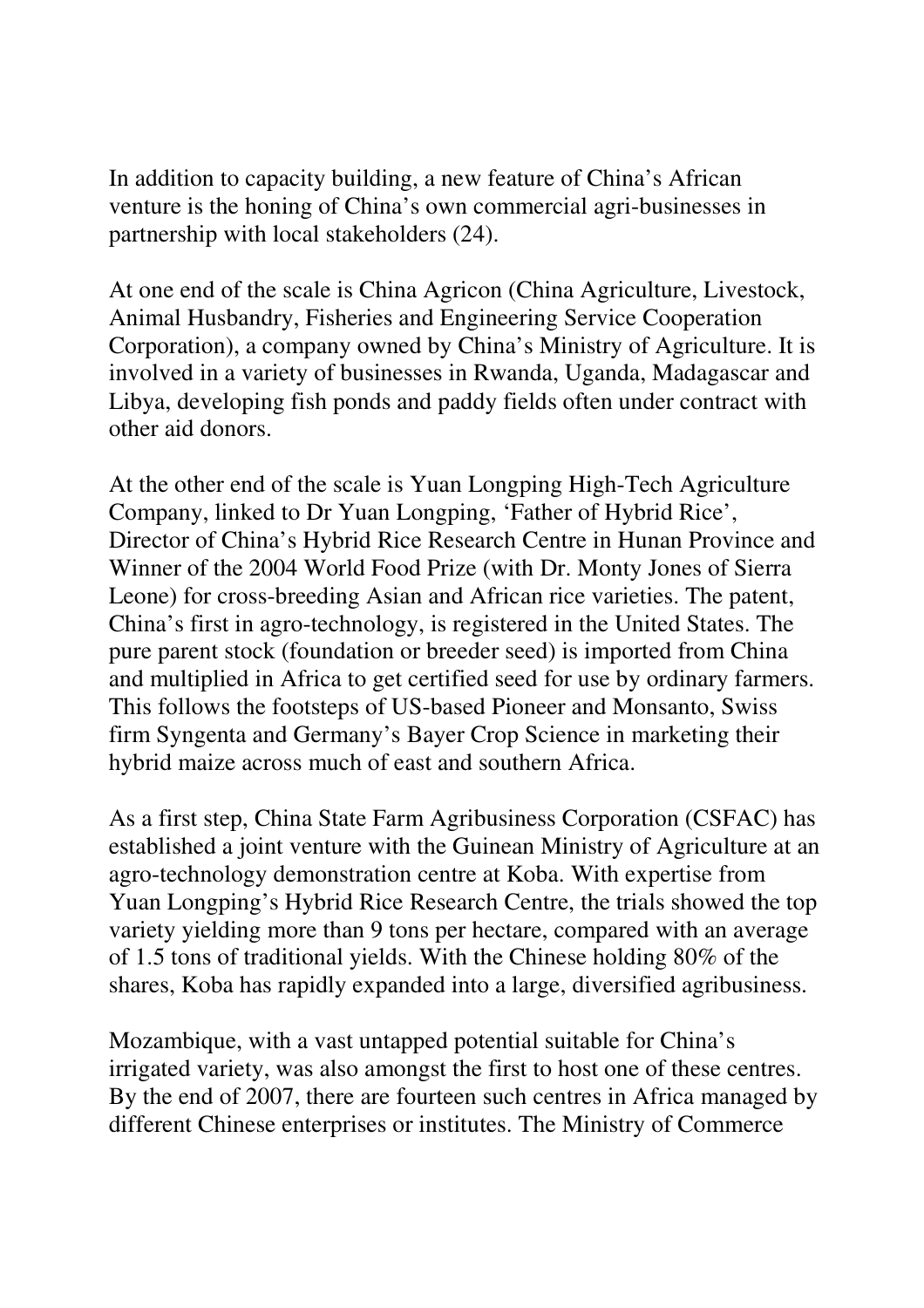would give three years of grant support to selected Chinese ventures to give them a head start and expect them to grow into agribusinesses on their own.

The China National Agricultural Development Corporation, the parent of CSFAC, would run the centres in Benin and South Africa. The Hainan Island-based Chinese Academy of Tropical Agricultural Sciences would build the centre in Congo, Brazzaville. Yuan Longping High Tech is developing a centre at the Central Agriculture Research Institute (CARI) in Bong County, Liberia. Chongqing Seed Corporation is trying to use its own proprietary expertise to develop 300 hectares in Tanzania in partnership with local out-growers. In September 2008, Premier Wen Jiabao announced that China planned to build thirty of these agrotechnology demonstration centres worldwide to promote the growth of hybrid rice. China is not alone in this as the German agrochemical company Bayer has announced its plan to expand its hybrid rice operations in China.

A major challenge for agricultural aid projects is their long-term financial sustainability after the donors have left. The Chinese model at least gives some food for thought.

It is open to speculation that China sees her African agricultural engagement as a form of long-term insurance against food and energy security due to her own arable land and water scarcity. In November 2006, the Chinese Ministry of Agriculture and the China Development Bank announced an agreement to work together to promote land and water intensive projects overseas. With the support of Chinese state institutions such as the CSFAC, Chinese companies are encouraged to invest in or set up farms in Africa (25). In Zambia, for example, there were some fifteen to twenty-three state-owned and private Chinese farms by 2009. In the Democratic Republic of Congo, an oil palm concession of 100,000 hectares was obtained in August 2007 by ZTE, a leading Chinese state-owned telecommunications conglomerate. In Uganda, a 500 square-kilometer concession near Lake Victoria was granted to Liu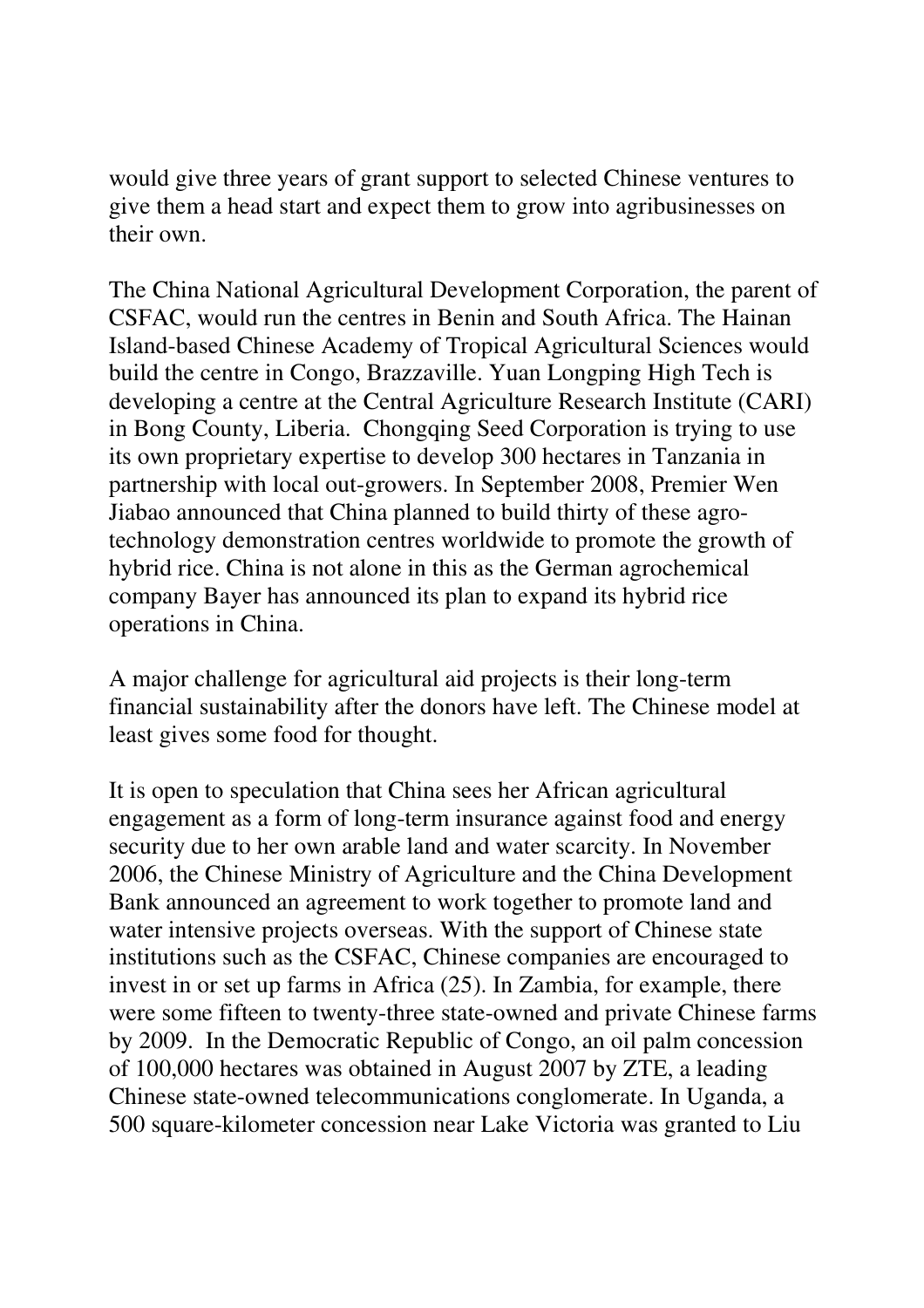Jianjun, a Baoding native in Hebei Province, to develop a private multifunctional 'East Africa Free Trade Zone' with over 600,000 hectares allocated to farming.

However, as Deborah Brautigam points out (26), even with the high grain prices in 2008, transportation costs are too high to ship African grain to China on a regular basis. Indeed, as a senior official at the Chinese Ministry of Agriculture explained, it is politically untenable to do so when so many people are starving in Africa. In any case, the Ministry of Commerce provides no special financial incentive for the CSFAC to produce wheat, corn, rice, soybeans and sisal in Africa.

# **Growth of Chinese migration and small and medium enterprises (SMEs) in Africa**

Chinese migration follows a general pattern built on close family and clan ties, supported by low-wage work or small family businesses in their host countries. Chinese migration to Africa started as early as 1821 with Chinese miners, plantation workers and traders settling in Mauritius, Madagascar and South Africa. By the 1950s, Madagascar had more than 1,600 Chinese shops. In Mauritius, there were over 20,000 Chinese, representing about 3% of the population. In the late 1960s, the apartheid government of South Africa invited a number of wealthy Taiwanese families to invest and settle in designated regions. More recently, in the wake of large Chinese infrastructural and other investment projects in Africa, some who first came as project workers stayed on to start and grow their own small business ventures. It is estimated that as of 2006, there were over 1,000 active Chinese enterprises in Africa. Today, approximately one million Chinese reside and run various small businesses in the formal and informal sectors across Africa.

Aleksandra Gadzala, Founder of the China-Africa Research Network at Oxford, highlights the impact of Chinese traders and merchants on the viability of local small businesses in the informal sector, on which a large proportion of the economy of poor African countries depends.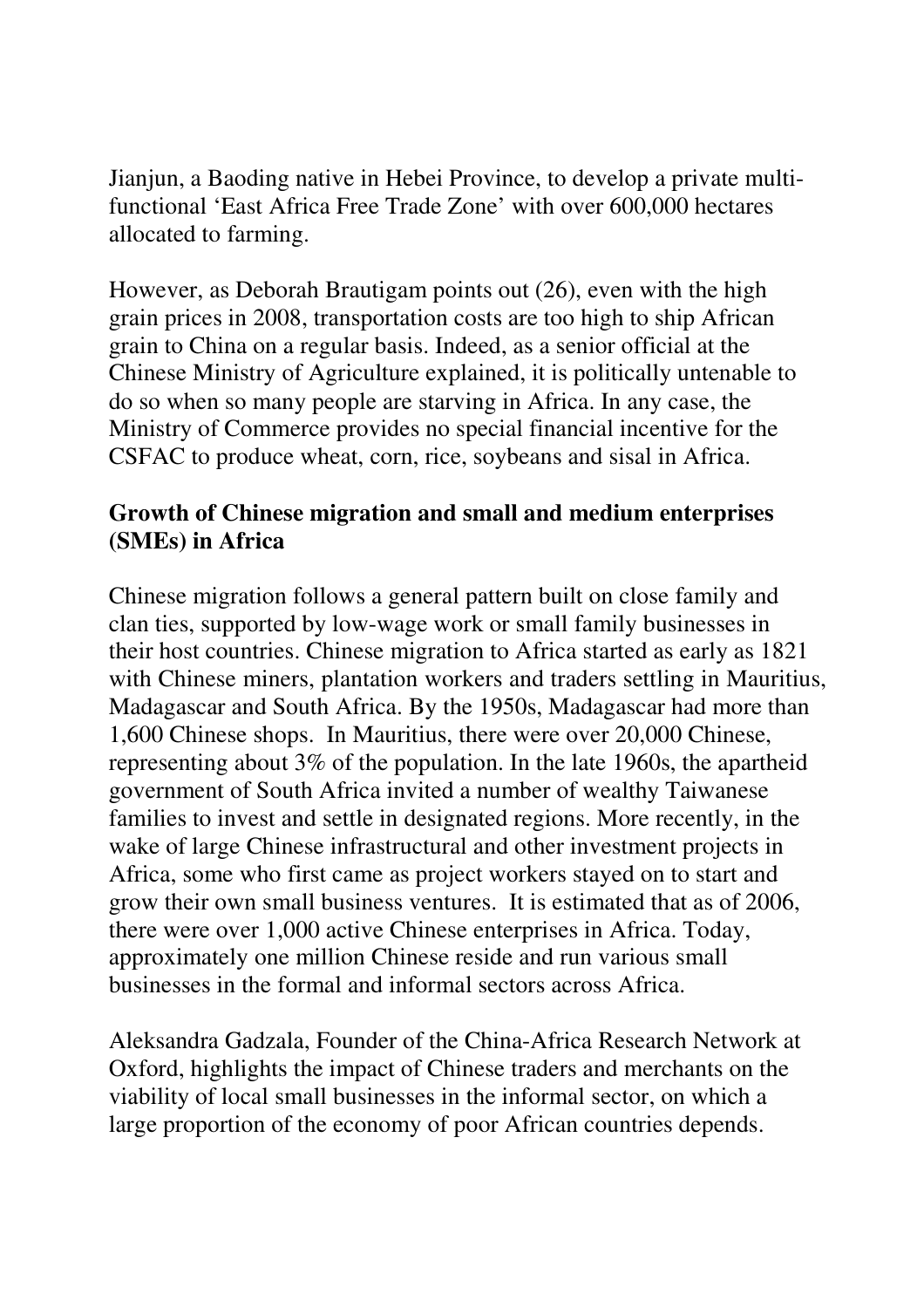Estimates from the African Development Bank suggest that informal sector enterprises represent over 90% of private business in the continent, contributing more than 50% of employment and GDP in most African countries (27).

Relying on their extensive family and business network back home, Chinese SMEs soon out-compete their local counterparts in the market for cheap goods. Their merchandise, for example, of wall clocks, watches, cheap jewelry, handbags, garments, food containers and pancakes abounds in the streets of Nairobi and Kampala. While local Chinese SMEs have added to the influx of cheap Chinese goods benefitting local consumers, their competitive advantages including networks in China, business savvy and efficiency, pose a formidable threat to local traditional businesses. In 2006, Nakasero Soap Works, a leading soap company in Kampala, closed after sixty-five years in face of keen competition by Chinese firms. Yam Yam Sweets was liquidated in the same year.

Additionally, Chinese SMEs in Africa follow the tradition of family businesses of hiring mainly their kith and kin, with the higher paid jobs given to trusted circles. In Zambia, for example, it is estimated that for every Zambian in a Chinese firm, there are about fifteen Chinese, with a total of only 10,000 local jobs created over the past thirteen years. When outsiders are hired, they nearly always hold low-skill, manual positions. Forty of the seventy workers at Dong Fang Development in Nairobi, for instance, are locals hired for manual tasks. Local workers of Chinese SMEs in Cape Verde are employed as shop assistants to communicate with customers to overcome the language barrier and as guards against shoplifting. There is no evidence of Cape Verdean workers handling money or being elevated to managerial positions.

# **Labour relations**

Chinese large infrastructural projects are often accompanied by armies of imported Chinese manual labour. This has caused resentment to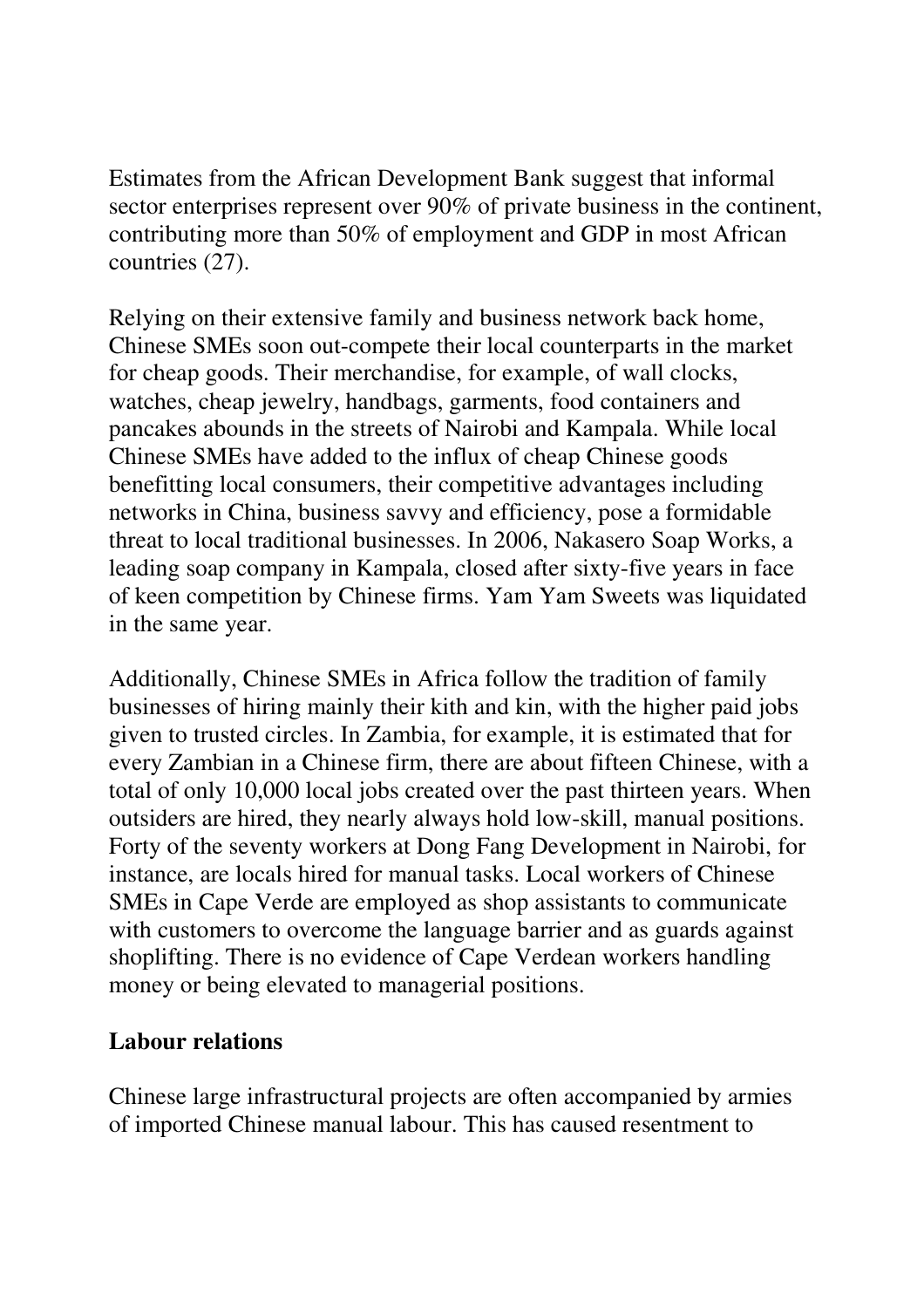communities who see them as denying local workers their much needed job opportunities. Importing cheap labour-intensive goods from China is also seen by some as depriving the local workforce its manufacturing opportunities.

Another frequent complaint is that Chinese private employers go for the lowest wages in the region. In Sierra Leone, a commercial concession was obtained in 2003 by the state-owned Complant, one of the top 100 Chinese state-owned companies listed on the Shanghai Stock Exchange, to renovate, expand and manage the 1,280 hectare Magbass sugar complex, which was originally built as a Chinese aid project between 1977 and 1982. A 2006 World Bank study found that the Chinese management paid their workers only \$1.62 per day, (although that was actually higher than the \$1.26 paid by local firms). Following a series of strikes, Complant raised the wages to about \$2.19 and the workers were happier, according to a vice president of the Sierra Leone Labour Congress. In addition, local landowners are complaining about the encroachment of their land rights and the lack of provision of corporate social benefits. There was also criticism of the lack of social responsibility, including polluting runoffs into the Rokel River which contributed to a cholera outbreak. Complant has now sold Magbass and its three other African sugar projects to Hua Lien, a Chinese commercial enterprise (28). It is evident that China's labour relations in Africa leave much to be desired.

#### **Human Rights**

As for environmental protection and corruption in host countries, it can be said that China's engagement with human-rights-abusing regimes in Africa is by no means unique compared with Western and other governments and their oil companies. United States-based oil companies are, for example, closely involved with Equatorial Guinea's authoritarian regime, amongst the worst on the continent. In Angola, thanks to their expertise in deep water oil production, BP is operating Block 18 while Petrobras, Total and Eni are operating other offshore oil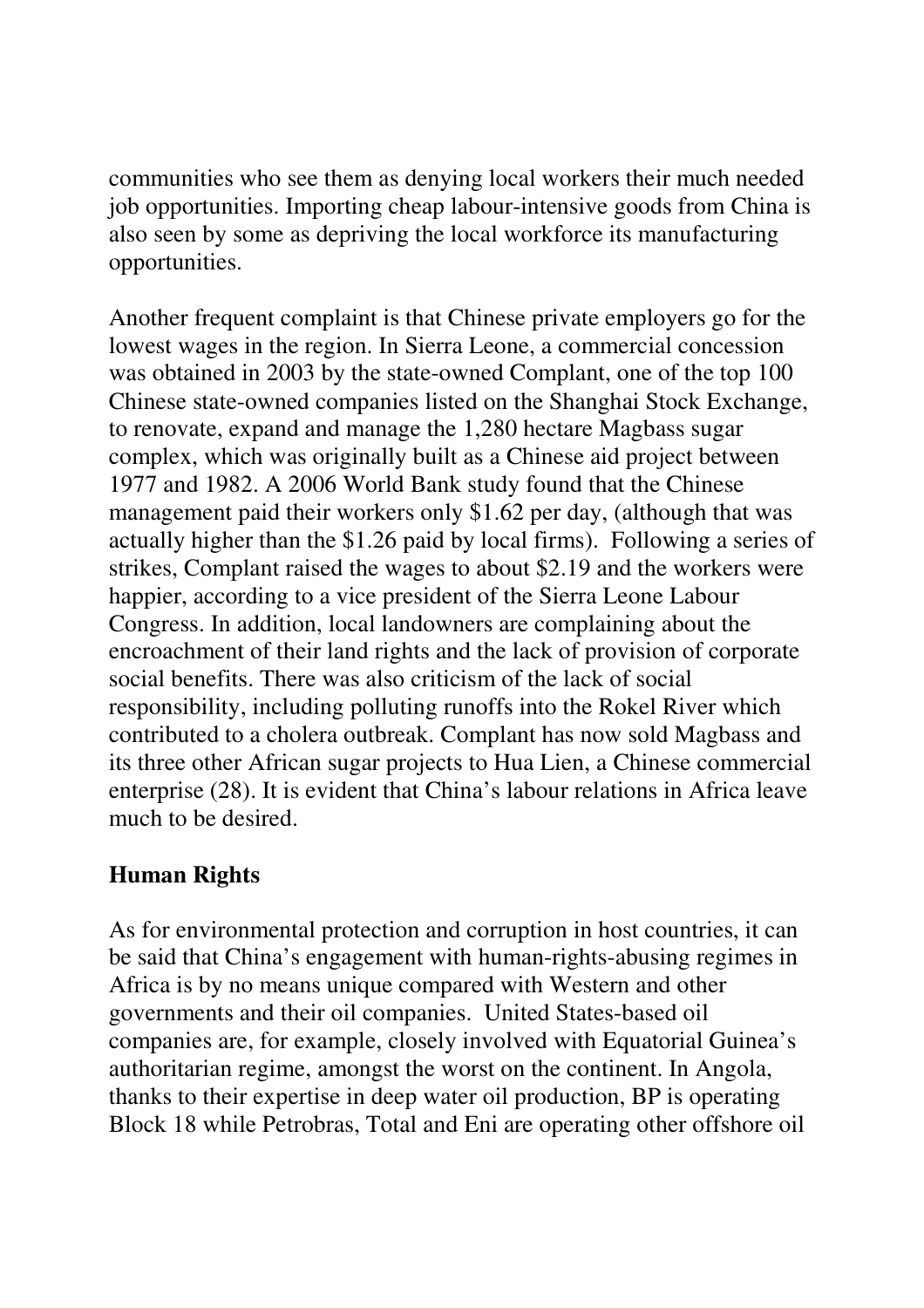concessions in which China's Sinopec has a majority interest. In Dafur in the Sudan, United States' HiTech and Saudi Arabia's Qahtani are holding significant concessions (29).

Stephen Brown, University of Ottawa and Chandra Lekha Sriram, University of East London, examine the question under international law of China's alleged collusion and possible culpability for large scale human rights abuses in Sudan and Zimbabwe (30). They have concluded that in the direct supply of arms, the construction of roads and the hiring of the Sudanese army to protect her oil concessions, China may be responsible in some moral but not legal sense for failing to restrain the abuses of the Sudanese government. However, the sale of arms by both China and Russia, though not illegal, do appear to violate the UN Security Council Resolution 1591 in 2005 (on which China abstained).

During the approach of the Beijing Olympics, China's willingness to pressure the Sudanese government began to increase. China did encourage the Sudan to accept a UN peacekeeping force (in which China actively participated) and did not veto UN Security Council Resolution 1706 to expand the existing African Union force to an AU-UN hybrid force. Nor did she veto the UN Security Council Resolution expanding the arms embargo or the Resolution referring the Dafur situation to the International Criminal Court. China appointed a special envoy for the Dafur crisis in 2007 and has claimed to have raised her concerns with the Sudan at the presidential level.

In the case of Zimbabwe, the government created 'janjaweed' youth militias to crush the opposition. Soon after the 2005 parliamentary elections, it launched Operation Murambatsvina ('Drive Out the Trash') resulting in the immediate loss of livelihood of some 700,000 people in shanty towns, believed to be the hotbed of opposition movements. In opposition to Western embargoes, President Mugabe announced a 'Look East' (read 'China') strategy, taking advantage of China's no-strings attached policy. China is farming 1,000 square kilometers of farmland seized from white commercial farmers while China Aviation Industry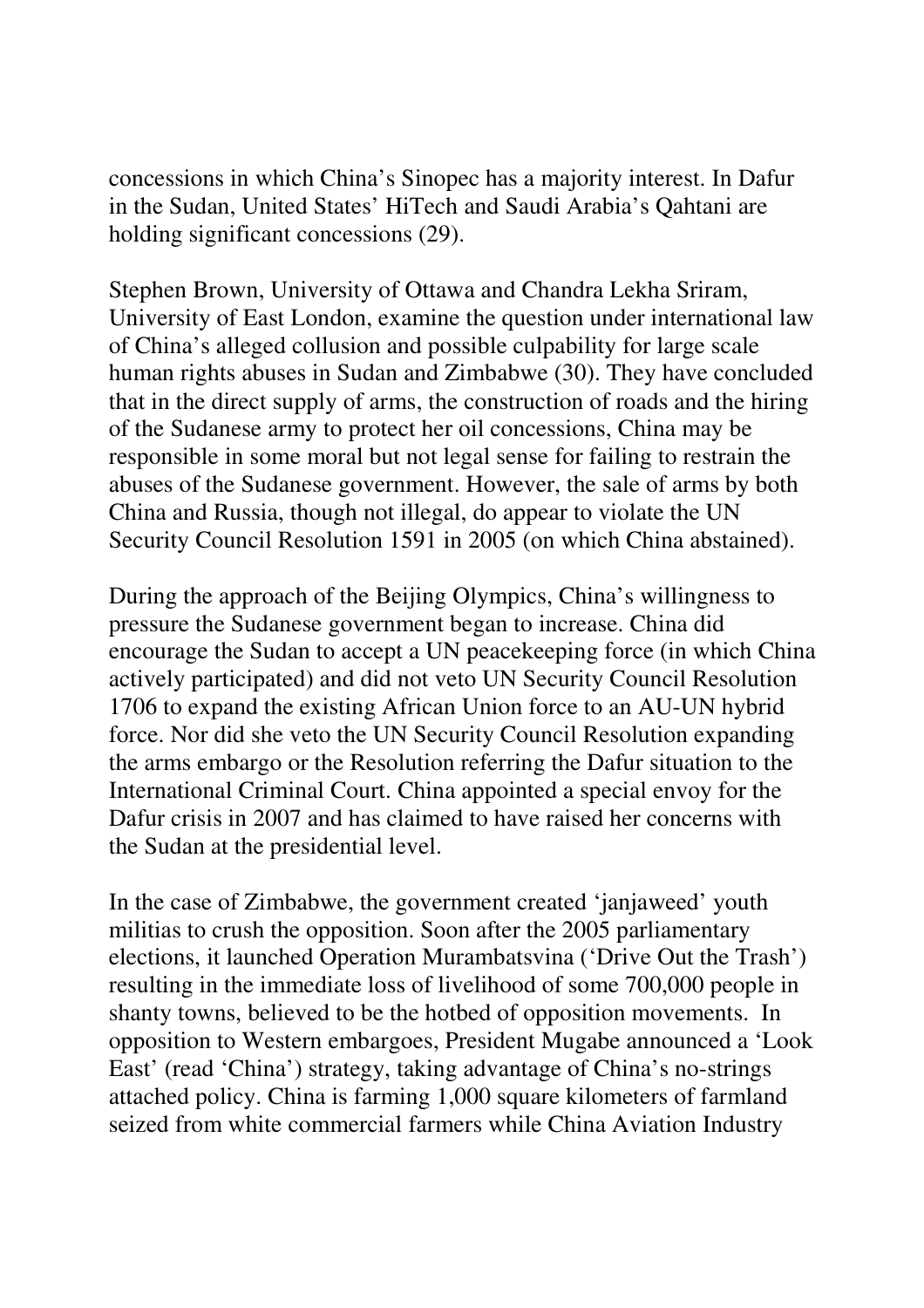has sold three airplanes to Air Zimbabwe, six jets to its air force, followed by 12 jet fighters and 100 military vehicles valued at \$240 million, together with a variety of light armament. China has blocked UN Security Council condemnation of the Mugabe regime and binding UN sanctions.

Zimbabwe's rich platinum and over forty other mineral deposits are no doubt of considerable strategic interests to China. Nevertheless, the Chinese government is becoming suspicious of Mugabe's tactics of starving his opposition and destroying the Zimbabwe economy. There is increasing concern that Chinese loans will ever be repaid. China's interests were further dampened as the Zimbabwe government is nationalizing an increasing number of foreign assets. Later, attempts by Zimbabwe to secure another \$2 billion loan from China were unsuccessful and many large-scale Chinese projects began to stall. In August 2007, Chinese officials signaled Beijing's intent to limit future Chinese involvement to humanitarian assistance such as food aid. China began to realize that Zimbabwe was becoming an economic and diplomatic liability. As a result, Mugabe is now turning for financing elsewhere, including Libya.

The authors have found even less evidence of China's legal culpability for what happened in Zimbabwe. There is very weak evidence that the Chinese government should have known that the weapons provided would be used to commit abuses. Indeed, Chinese weaponry did not appear to have been used in any of the atrocities. The fact that Chinese companies have stepped in the shoes of ousted white commercial farmers does not of itself make a very strong case. As in the case of Sudan, China likewise cannot be held legally culpable for not restraining the Mugabe regime from committing abuses or shielding it from international sanctions. It was doubtful that China's support was key in keeping the regime in power or that China has the power to change Mugabe. Indeed, China is currently disengaging from Zimbabwe with no discernable impact. In any case, China's holistic and realist approach to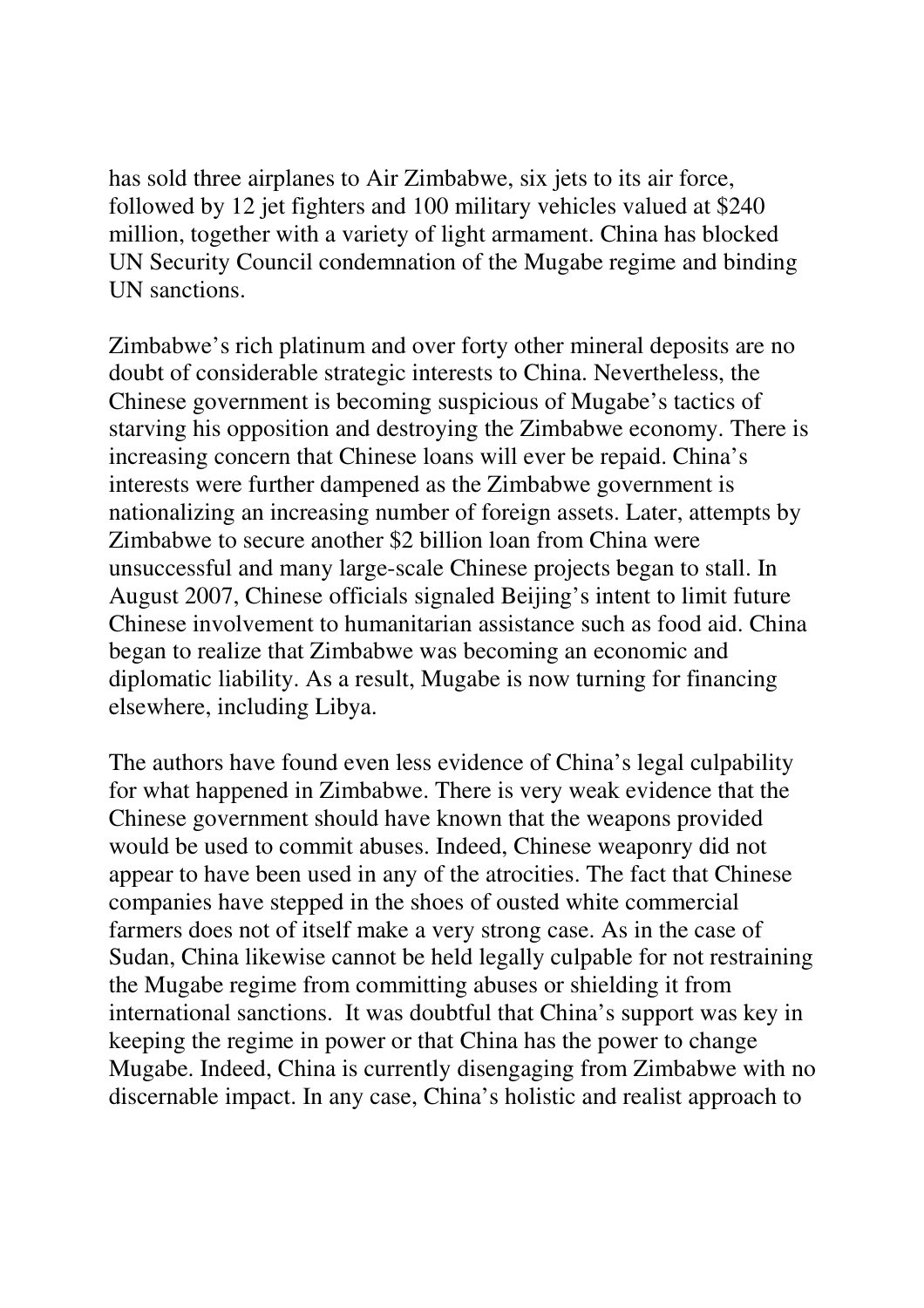the issue of human rights does not embrace the West's preference for one-size-fits-all coercive tactics.

Deborah Brautigam shares a similar conclusion in *Rogue Donor? Myth and Realities* in her book *The Dragon's Gift, The Real Story of China in Africa* (31). She adds that as in the case of Sudan, other countries also supplied Zimbabwe with arms. Ukraine, for example, provided weapons worth \$12 million between 2005 to 2007. On the business front, Barclay and Standard Chartered retained branches in Zimbabwe. A French bank provided a loan to Zimbabwe, using her nickel resources as a guarantee. A South African mining company loaned Zimbabwe \$100 million as part of a platinum investment. As recently as 2008, Anglo-American announced plans to invest nearly \$400 million in developing a new chromium mine at Unki 'to create a viable business … important to the economic future of Zimbabwe for years to come'. Brautigam confides that 'we should do better to push China to change if we had more evidence that our own tactics including sanctions, embargoes, and even armed intervention, as in Iraq, resulted in social justice, stability, and prosperity for the people our governments mean to help.'

While China may not be legally culpable, it is a common criticism that China's African engagement has served to prop up dictators and undermine Western efforts to bring about better governance and more democracy. The linking of the Beijing Olympics to accusations of genocide in Sudan was a salutary reminder of the strength of some of the negative perceptions of China's 'no-questions-asked' approach to Africa. There is no escaping the fact that by rendering assistance to unsavoury regimes, China risks becoming morally tarred with the same brush, or as the Chinese saying goes, 'getting soiled in the company of pigs'.

#### **Impact on building governance and democracy**

As evident from successful completion of FOCAC Action Plans so far, China has contributed proactively to the betterment of agricultural production, health, education, and poverty relief in Africa. Much,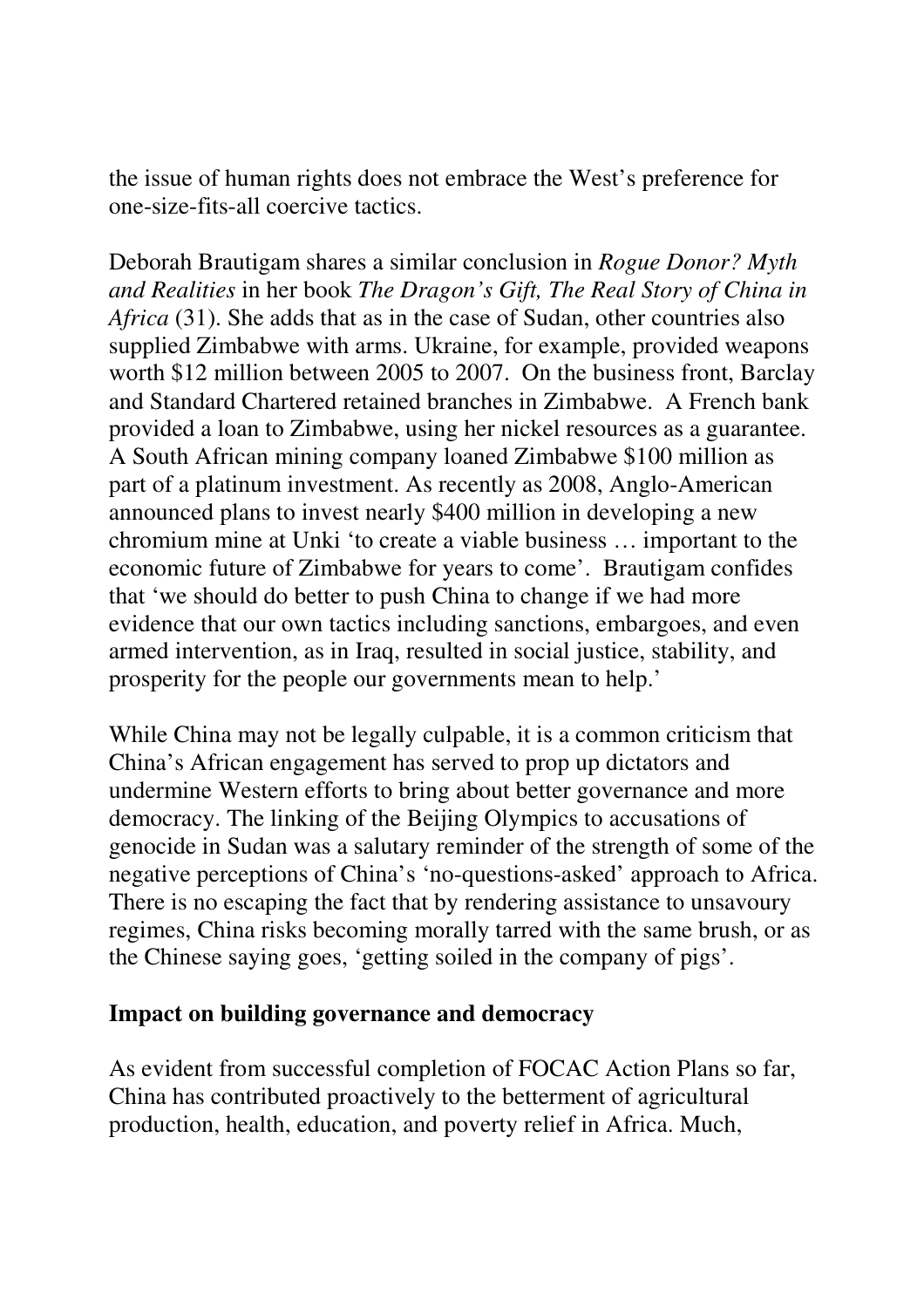however, remains to be achieved towards fulfilling some of the African imperatives of the United Nations Development Program (UNDP), such as Peace, Local Government, Economic Diversification, Social Service and Inclusion, Sustainable Livelihoods, and Integrated Approach to AIDS/HIV.

As a leading player in Africa's extracting industries, China has much to offer, for example, in furthering the words and spirit of the Extracting Industries Transparency Initiative. Likewise, China has still to rise to the occasion of playing a larger role in improving law and order, work safety, the environment and human rights across the continent.

There is a reservoir of international and local goodwill for China to tap into: G8 Summits, the New Partnership for Africa's Development (NEPAD), the African Union, Africa's sub-regional bodies, and last but not least, civil society, including local and international NGOs. Some of the work in engaging the various stakeholders could be handled through a Permanent Secretariat for FOCAC. While remaining cautious about China's African engagement, even the US Council on Foreign Relations and the Centre for Strategic and International Studies have called for a less confrontational dialogue with China over Africa (32).

Although the Western world is still fixated on promoting democracy as a universal panacea, the evidence of its indispensability for economic development in Africa and elsewhere is at best tenuous. As Dambisa Moyo points out in *Dead Aid* (33), 'it would soon become clear that any improvements in Africa's economic profile have been largely achieved in spite of (nominal) democracy, not because of it.' 'What poor countries at the lowest rungs of economic development need is not a multi-party democracy, but …a decisive benevolent dictator to push through the reforms required to get the economy going'. Indeed, 'democracy is not the prerequisite for economic growth.' 'On the contrary, it is economic growth that is a prerequisite for democracy.' Like marriage, democracy has to take its time. This is also borne out by Randall Peerenboom's 2007 empirical research of democracies in the developing world against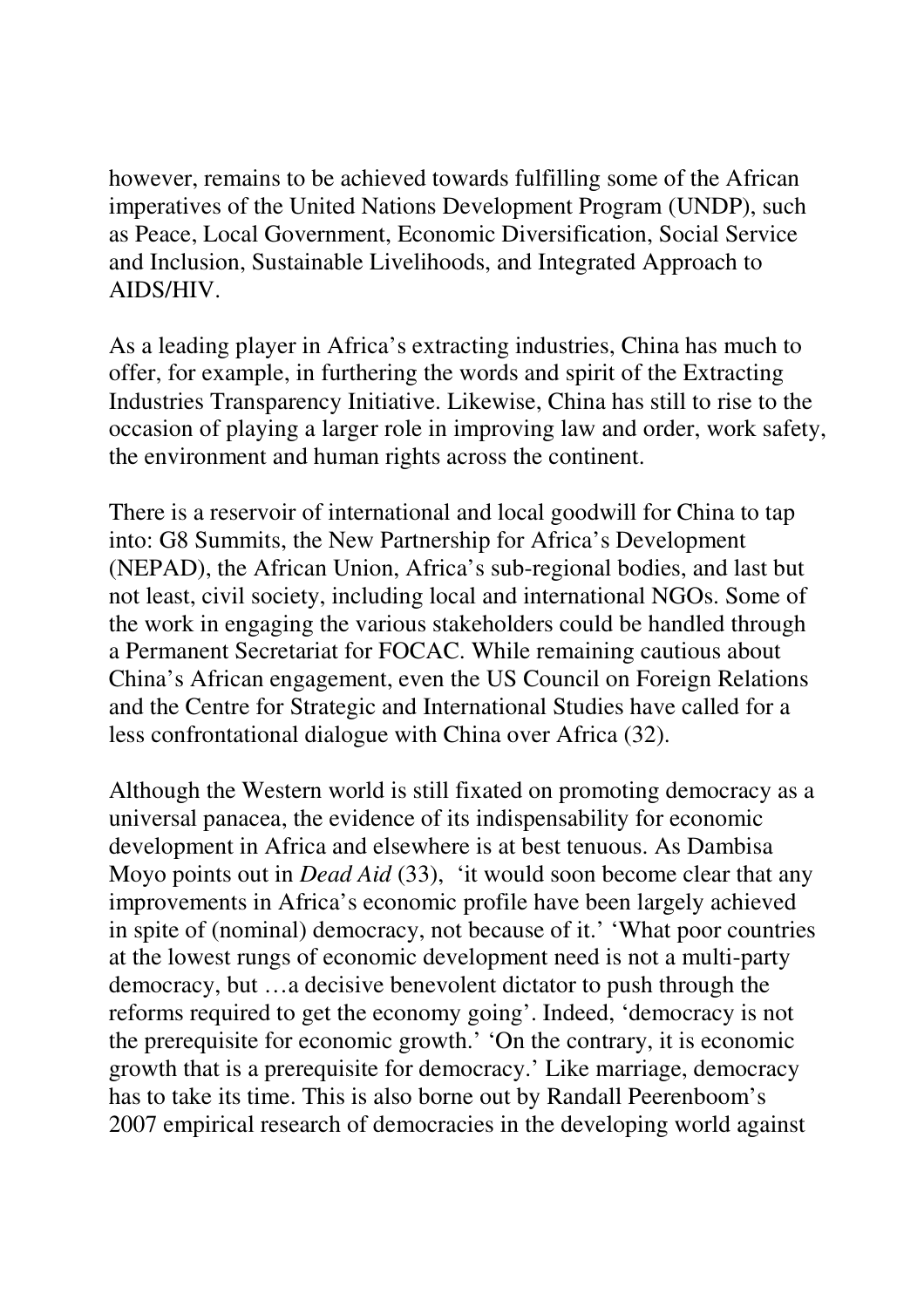United Nations Development Program (UNDP) Human Development Indexes (34). This begs the question whether a coercive and ostracizing approach to failing African states is always the best solution. Indeed, much of the good work in building better governance can proceed in the absence of immediate democracy.

# **Money beyond Aid**

In *Dead Aid*, Dambisa Moyo offers some food for fresh thinking outside a dependency model (35) on how China's role in meeting Africa's developing needs could be further enhanced.

First, in December 2005, Premier Wen Jiabao pledged that China's trade with Africa would rise to \$100 billion per year within five years. By 2008, this target was already reached. By 2013, if this trade flow is sustained, it would be equivalent to 50% of the \$1 trillion of African aid over the past sixty years.

Second, it is estimated that there are some 10,000 organizations involved in micro-finance including NGOs and banks. After the success of the Nobel Prize Award winning Grameen Bank in Bangladesh, their resources and enthusiasm can be tapped for Africa.

Third, according to a United Nations Report '*Resource Flows to Africa: An Update on Statistical Trends*', African diaspora around the world sent home \$17 billion each year between 2000 and 2003, topping the FDI of \$15 billion during the same period. An April 2008 World Bank report '*Beyond Aid: New Sources and Innovative Mechanisms for Financing Developing in Sub-Sahara Africa*', suggests that as much as  $$1 - 3$  billion could be raised every year by reducing the cost of these remittances; \$5 – 10 billion by issuing bonds to raise funds from Africa's overseas disapora; and \$17 billion by securitizing future remittances. Innovative mobile phone technology should also make these remittances cheaper and quicker.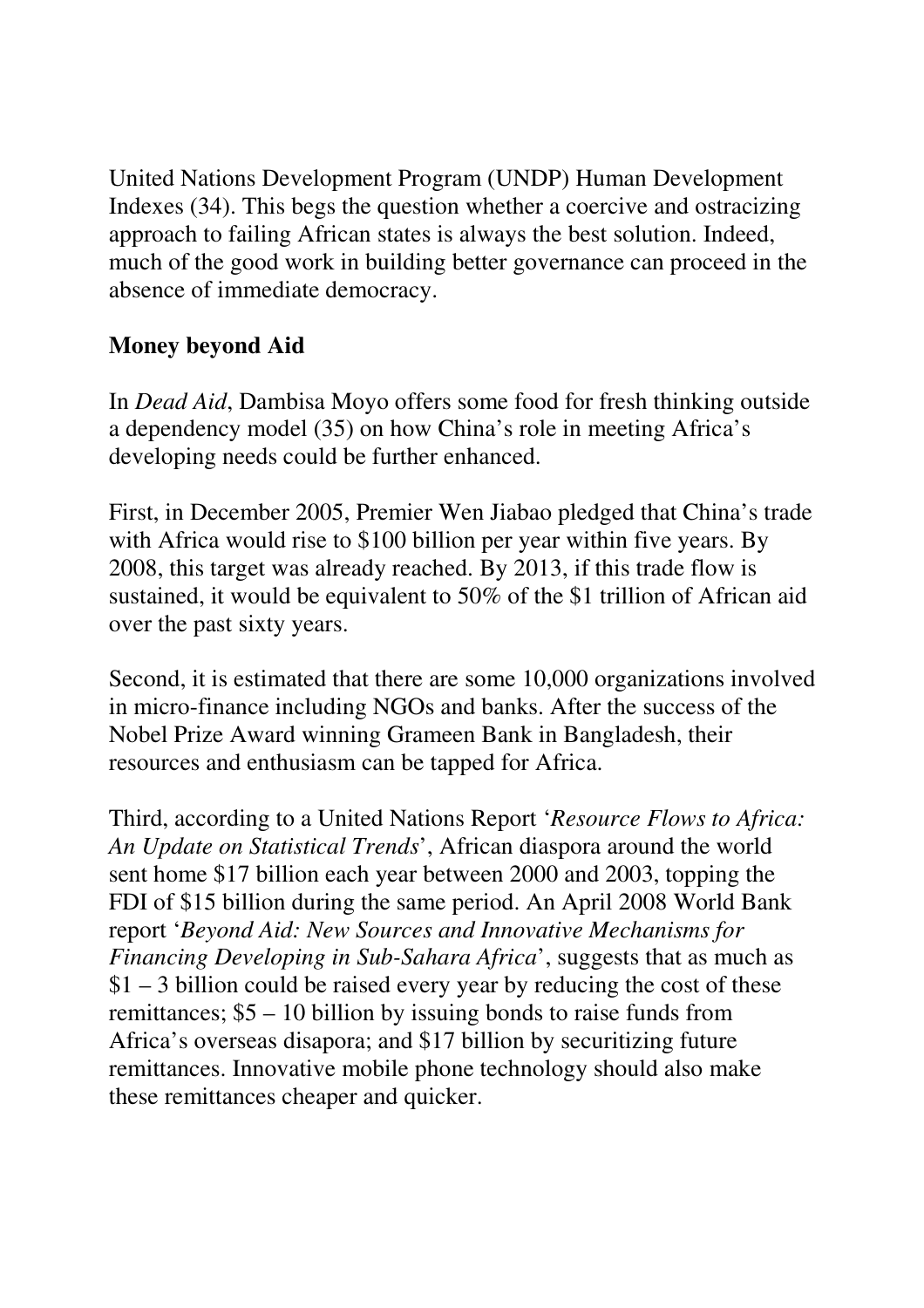Fourth, leveraging capital locked up in personal savings or land rights could open up innovative funding avenues. The latter depends of course on a transparent and reliable legal framework protecting such rights.

Fifth, notwithstanding the last massive bond defaults in the mid-1990s of 35-odd African countries, emerging market debt is now beginning to look increasingly attractive. It has almost consistently outperform international stocks in the past decade. Its spread (the premium over the borrowing cost of a risk-free borrower e.g. the US government) has shrunk from 30% to a record low of 5% in 2006. In September 2007, Ghana issued a \$750 million ten-year bond in the international market, followed by Gabon with a \$1 billion ten-year bond. In October 2007, the World Bank launched its Global Emerging Markets Local Currency Bond (GEMLOC) with PIMCO appointed as investment manager. A new independent and transparent index (GEMX) is being developed for the global emerging-market local currency debt asset class. Standard and Poor's, the international credit rating agency, has compiled a report *'Financial Institutions Debt Issuance is Likely to Increase in Sub-Sahara Africa*', published on 30 April 2008 in *Rating Direct*. It opines that in the next two or three years, banks from Ghana, Kenya, and the West African Economic and Monetary Union as well as the Monetary Community of Central Africa are the most likely candidates in the long term debt market. To reduce risks, some of these debt instruments could be fully or partially guaranteed by the World Bank.

The above ideas and opportunities may well interest some of China's banks including but not limiting to the China Development Bank and the Industrial and Commercial Bank of China, which has acquired a 20% stake in Standard Bank, Africa's largest bank.

# **China's African Balance Sheet and the Role of Civil Society**

After a sorry tale of 60 years of failing African aid, China's new engagement with Africa has much to offer for Africa's development. It has helped rebuilt much of Africa's crumbling infrastructure, laying the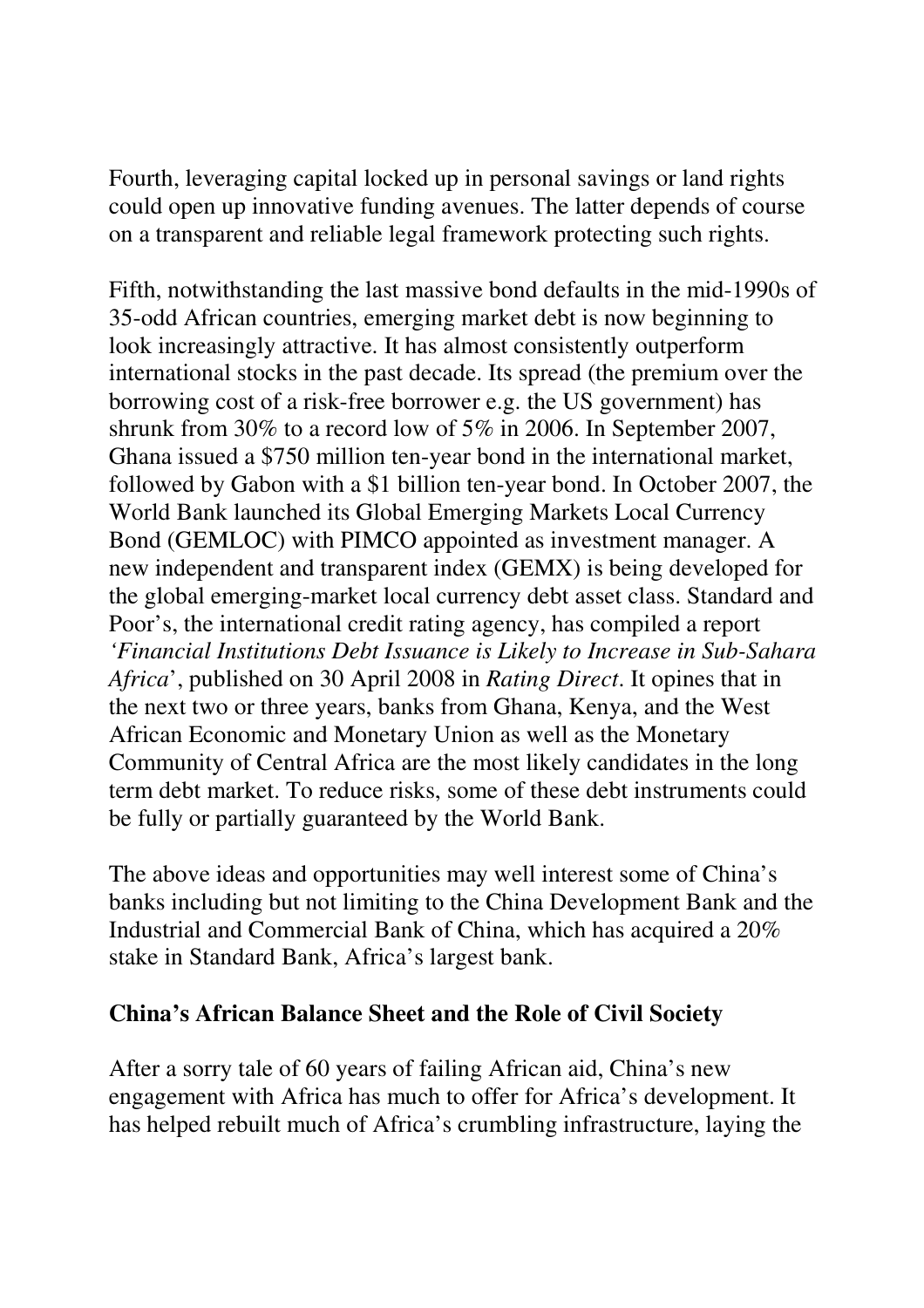groundwork for closer regional integration. It has constructed many needed schools and hospitals. It has provided training in raising agricultural productivity and technical expertise. It has delivered all these goods in an efficient, no-nonsense and economical matter, within budget and on time. Its managers, supervisors and the lowest workers are on extremely low salaries and wages by international standards. They often live together in cheap local accommodation on site. They do not use up aid funds for luxury class hotels.

China's investment is diversifying into manufacturing and other industries as evident from China's strategy of setting up African regional special economic zones in cooperation with local partners. It has brought Africa more into the world trading system and opened up opportunities for Africa to lift itself from a culture of aid dependency. It has managed to translate aid and investment funds more effectively and quickly into concrete outcomes through a fully integrated package of 'China Inc', combining seamlessly the roles of the Chinese state, funding institutions, state-owned enterprises and private companies.

China's engagement in Africa has therefore served as much the purpose of meeting Africa's more pressing physical development needs as China's energy, resource and diplomatic interests. It has raised China's profile and geopolitical influence in Africa in a relatively short time. That is what China means by a 'win-win' situation.

On the other hand, China faces regular criticisms of flooding the local markets with cheap goods, which compromise the livelihood of local small traders. Her practice of importing Chinese labour for construction projects is seen as depriving local workers of jobs which could be theirs. The practice of Chinese employers to go for the lowest possible wage and other remuneration standards is also a thorn in the flesh.

Moreover, African states are still dominated by tribalism, elitism, ethnic confrontation, dysfunctional and corrupt governments and the lack of conflict resolution mechanisms. Serious human rights violations and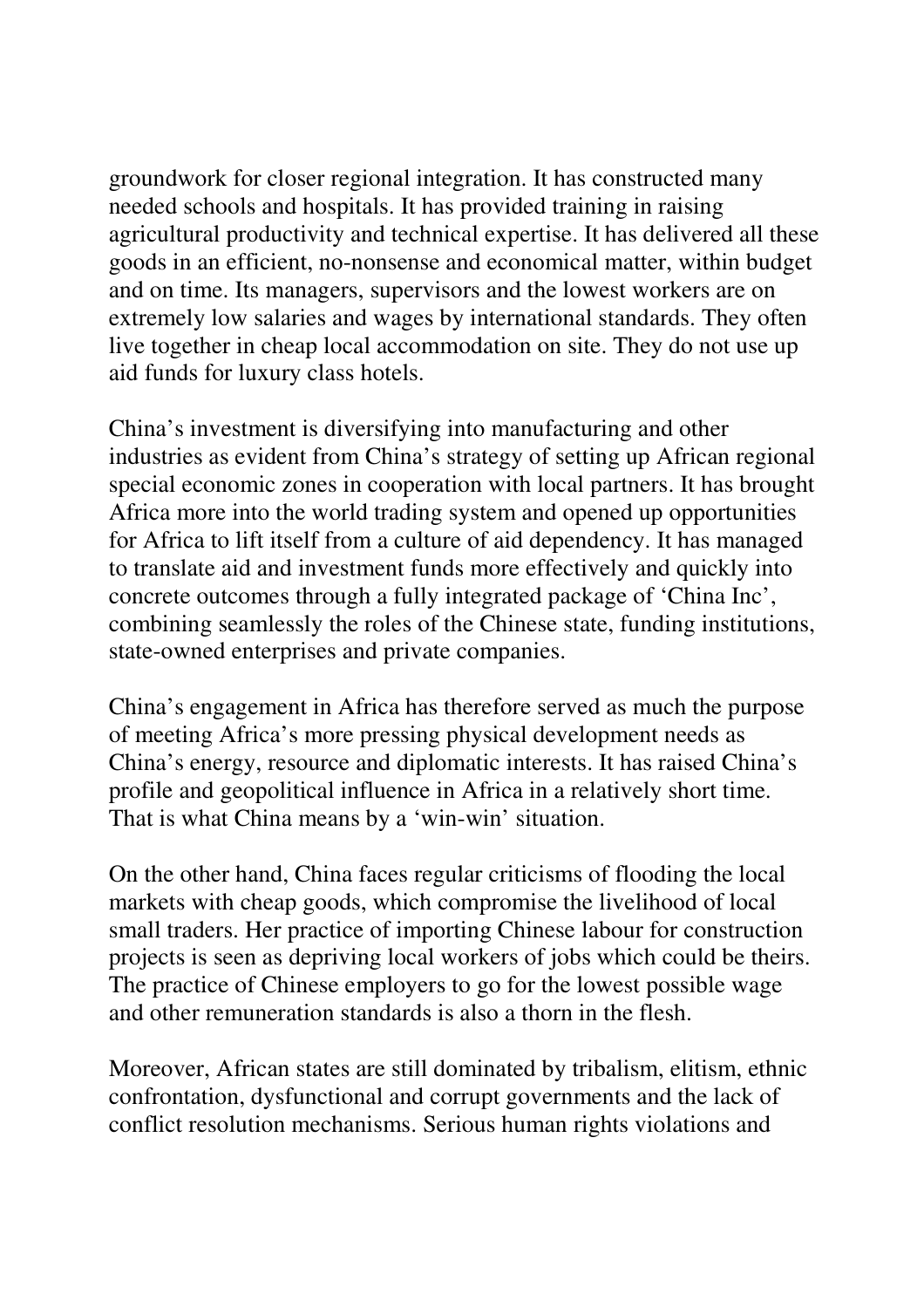humanitarian disasters remain a regular occurrence. China's no-stringsattached strategy (barring the One China policy) has become more costly to China in terms of reputational damage as it is being taken advantage of by infamous despots to perpetuate their grip of their suffering masses.

China has been much acclaimed for her rising Soft Power. But ironically, while China seems to score high in Africa on the hard physical development side (except the environment), she measures up poorly on the soft side in terms of governance, institutions, transparency, conflict resolution, labour relations, the environment and the embrace of civil society. In these areas, local and international NGOs in Africa are active and critical of China's engagement, though often as a result of lack of understanding and interaction with the Chinese authorities. A more proactive and closer working relationship with key stakeholders of Africa's civil society in these areas would serve to enhance China's reputation and image in the international community.

# **Policy Recommendations**

# *For the West's financial, trade, investment and aid architecture*

- A comprehensive package should be devised for international stakeholders including the United Nations Development Program, the World Bank, and key donors to enable poor countries *to move away from aid dependency within a pre-determined time frame* with deliverables on the roadmap.
- More emphasis should be put on *building physical infrastructure, human knowledge and skills and the development of private enterprise as a pre-condition* for early stage development and longterm survival.
- For very poor countries, a more *bottom-up developmental approach to democracy and human rights* should be explored instead of demanding these virtues outright as a pre-condition. The primary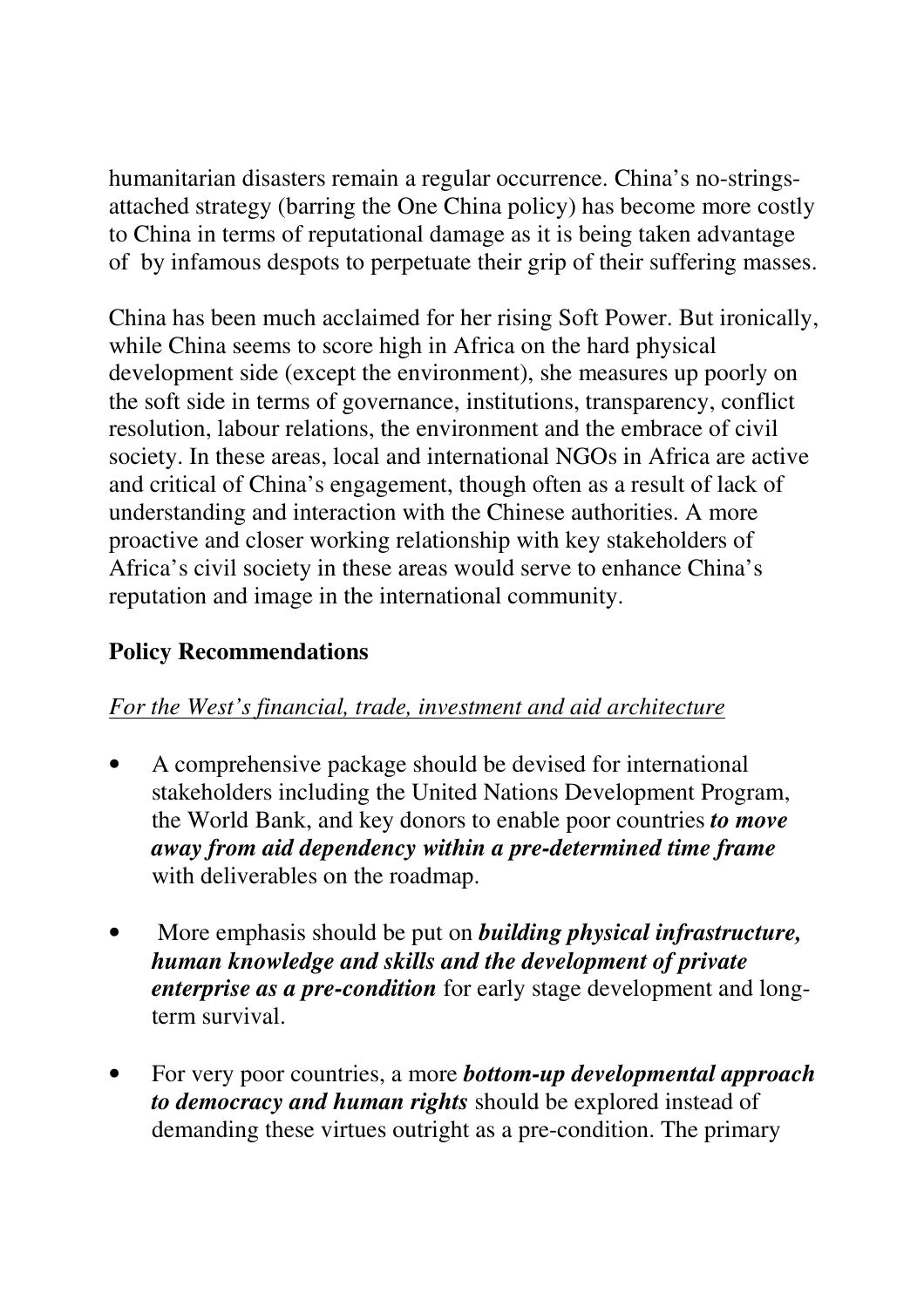focus should be on immediate livelihood issues such as food, health, education, poverty, law and order, work safety, and environmental sustainability, working in close partnership with G20 countries, international institutions, the New Partnership for African Development (NEPAD), the African Union, sub-regional bodies, local government, NGOs and civil society.

- A review should be undertaken to see *what, how, when and whether conditionality should apply* depending on different political, economic, social and ecological circumstances, in lieu of a one-size-fits-all mindset.
- International institutions including the United Nations and the World Bank should work more closely with individual donor and investing countries to develop a *Pan-African regional approach to infrastructural development*, including continental and sub-regional transport networks.
- *New financial instruments* should be explored such as *microfinance, and Africa diaspora bonds,* including the possibility of World Bank guarantees, with a view to leveraging international commercial enterprises and capital in infrastructural and other investments and to integrating them into *a more for-profit and aidavoidance approach to development assistance*.
- New ideas of international cooperation should be developed in tapping *sources of investment capital for Africa's development across nations and institutions*, including the world's *sovereign wealth funds,* in partnership with international institutions such as the World Bank, the International Monetary Fund, and the African Development Bank.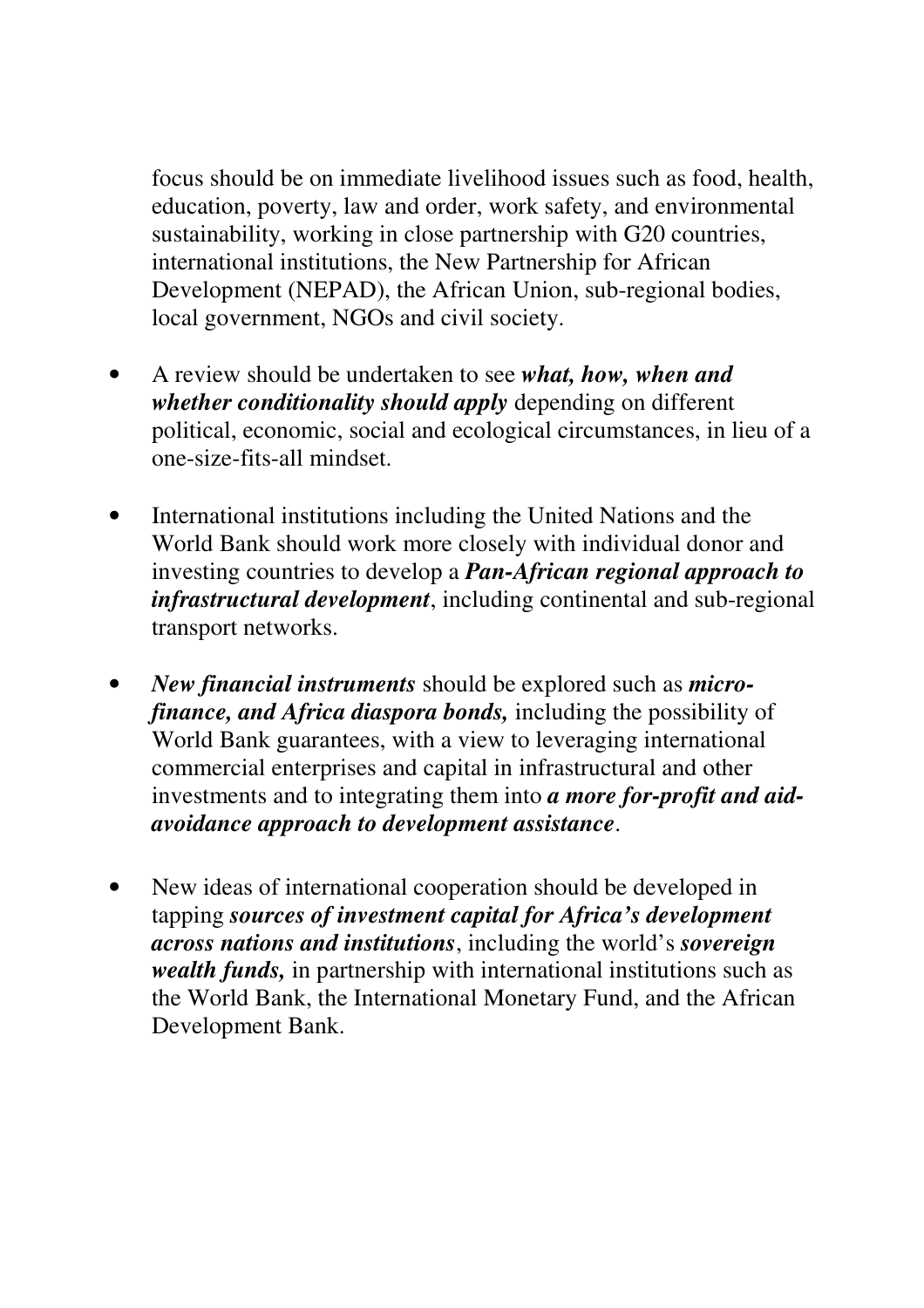- Greater efforts *to liberalize international trade* in areas where poor African countries may have a comparative advantage, *particularly trade in agriculture* as the mainstay of African economies.
- A new initiative should be launched *to institutionalize and protect individual land and property rights* with a view to empowering the people economically by using their rights as collateral for loans for starting their own businesses, supported by a social safety net.
- More vigorous implementation of the *Extracting Industries Transparency Initiative*. To avoid siphoning off funds for resourcebacked projects, consideration could be given to assimilating China's model of setting up an *escrow account* outside the recipient country from which funds are directly paid to authorized contractors.
- More proactive efforts should be made to sell *green knowledge and technologies* to donor and investing countries, especially China, for projects *in the extracting industries* and in the development and construction of *infrastructural projects*.
- With the threat of food security, Africa should be viewed as the *Food Basket of the World*. A comprehensive program should be devised with all stakeholders, encompassing scientific institutions and individual countries including China, to enhance *African agricultural productivity*, and to develop innovative commercial solutions and *agribusinesses* to achieve long term sustainability and optimum benefits for all.
- A coordinated training program should be devised to *update and enhance the business knowledge, skills and network of Africa's SMEs* and to open up opportunities for their development, including their inclusion in existing and new local and international business chambers and trade associations.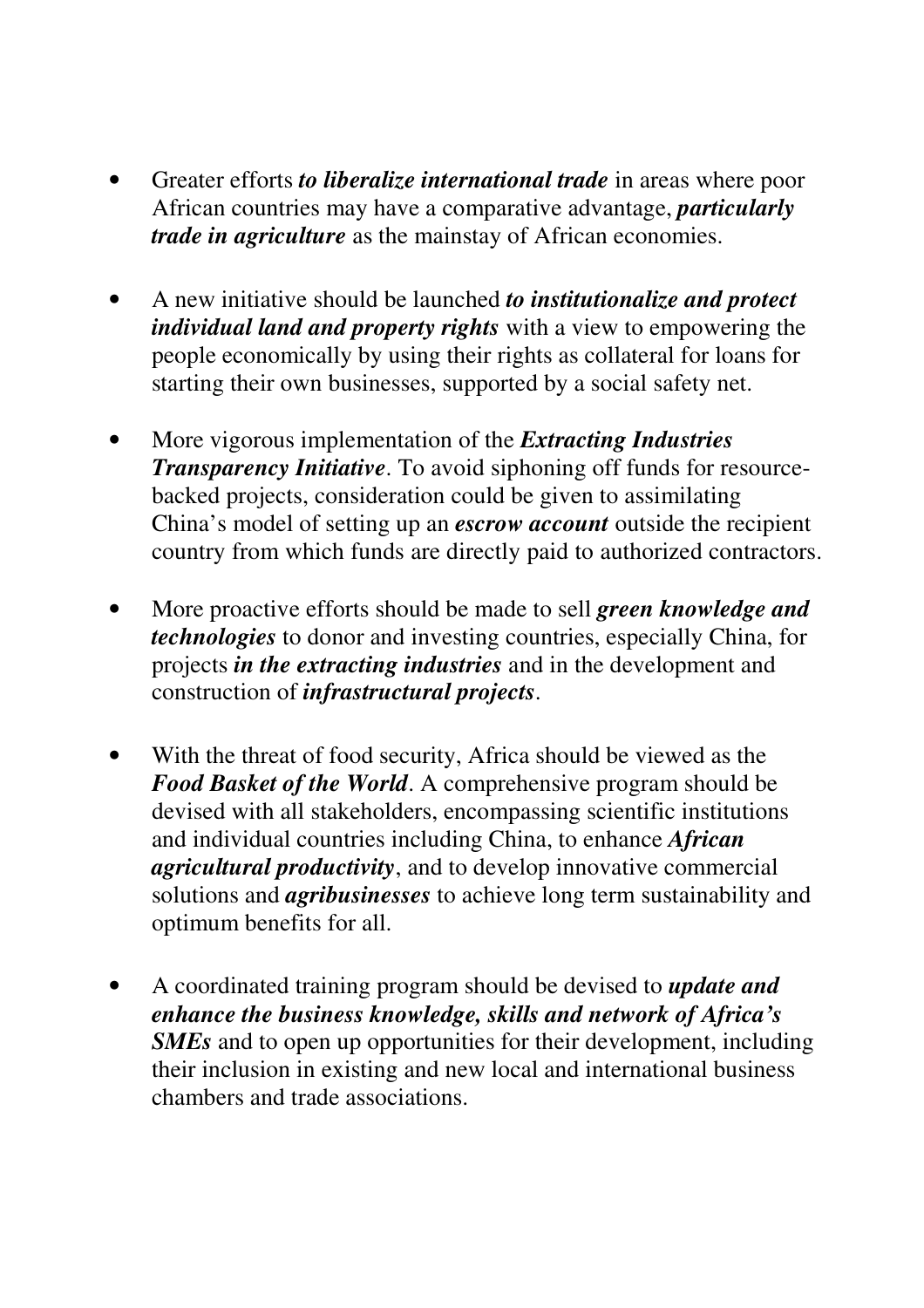• *A preventive rather than reactive approach* should be developed to *humanitarian challenges*. An early warning and intervention system should be explored by major stakeholders against potential flash points that may lead to humanitarian catastrophes and to develop workable platforms and mechanisms involving the active participation of donor and investing countries and international institutions.

# *For China*

- A more *nuanced modification of the no-strings-attached policy* is called for to guard against reputational risks. This would involve working proactively with civil society stakeholders and articulating the rationale more vocally in international media.
- A *more open and constructive approach* should be adopted *to help resolve pressing issues of human rights violations,* working in partnership with international agencies, civil society and other stakeholders.
- *More proactive efforts* should be made to work with the international community *to help develop better governance and democratic institutions* in African countries in a way best suited to the political, economic, social and ecological circumstances of each country without compromising sovereignty principles.
- *An initiative* should be launched in partnership with the international community *to* lead efforts in helping African countries *embrace the Extracting Industries Transparency Initiative*
- *More attention* should be paid to *how extracting and infrastructural projects are implemented* with a view to full compliance with the *Equator Principles*. The operations of Chinese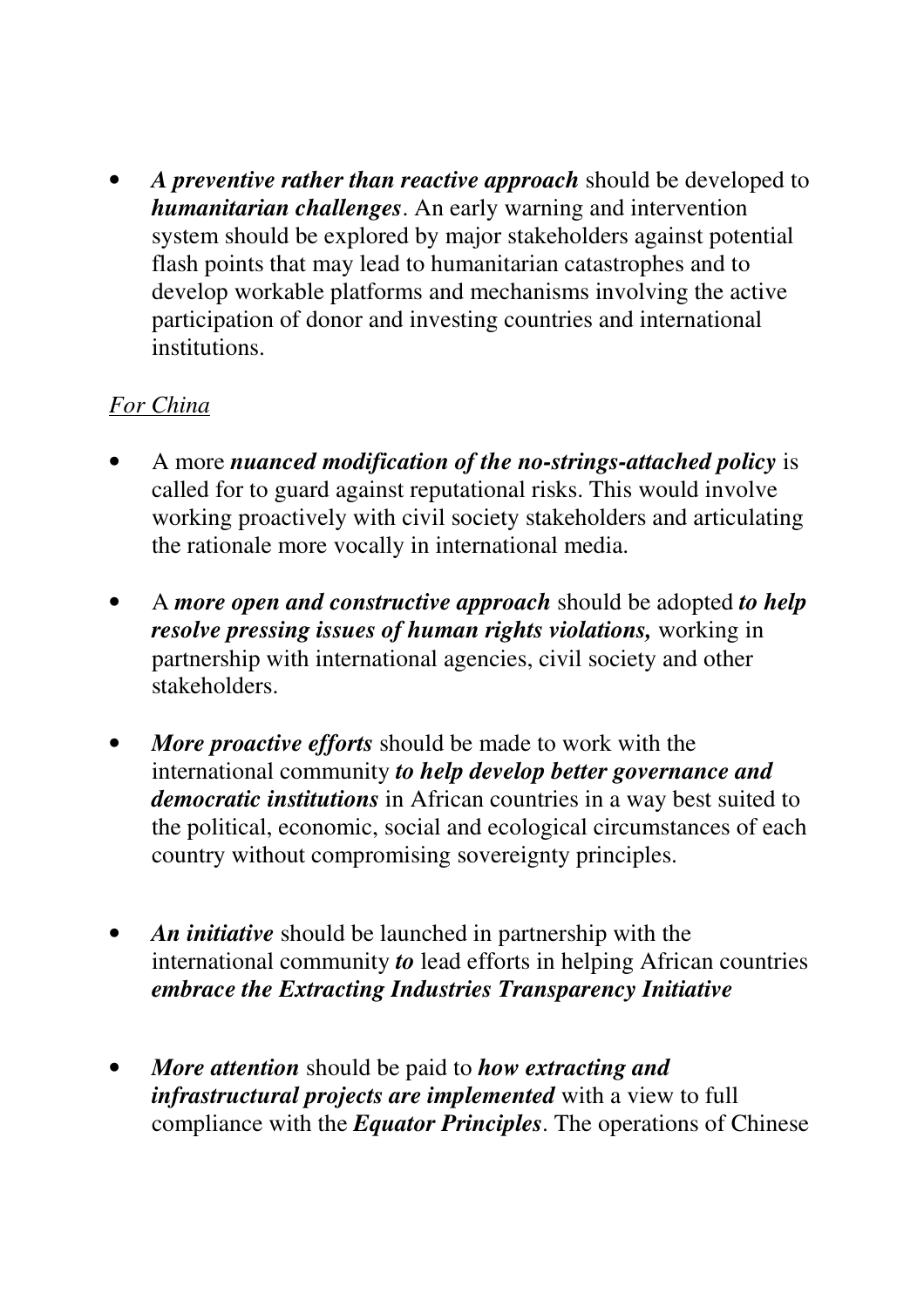contractors should be better monitored to avoid embarrassing transgressions. Proactive efforts should be made to incorporate the most suitable green concepts and technologies.

- A national strategy should be developed on *outsourcing to Africa a certain type and amount of manufacturing industries in China* with a view to achieving the twin aim of technological upgrading in both China and African countries and helping African economies to diversify. This should also act as an antidote against the charge of cheap Chinese goods, some of which can then be produced locally in Africa.
- A proactive approach should be made to *host countries to agree on an appropriate ratio between imported workers and locally engaged workforce* for each project. The provision of local job opportunities should be articulated clearly in advance and local recruitment exercises given due publicity.
- *Guidance* should be given to local Chinese employers *on appropriate wage levels and good employer ethics,* bearing in mind that in a way they are 'ambassadors' for China's image in Africa.
- A new initiative should be launched *to help African SMEs to tap into the market in China*, and to help them build useful contacts with Chinese suppliers. Consideration should be given to creating a *special i-trading platform*, perhaps similar to Alibaba.com, so as *to bridge the access between African buyers and suppliers in China*.
- Efforts should be made to encourage *much greater interaction*  between Chinese and local SMEs, between Chinese project workers and local Africans, in other words, *between Chinese expatriates*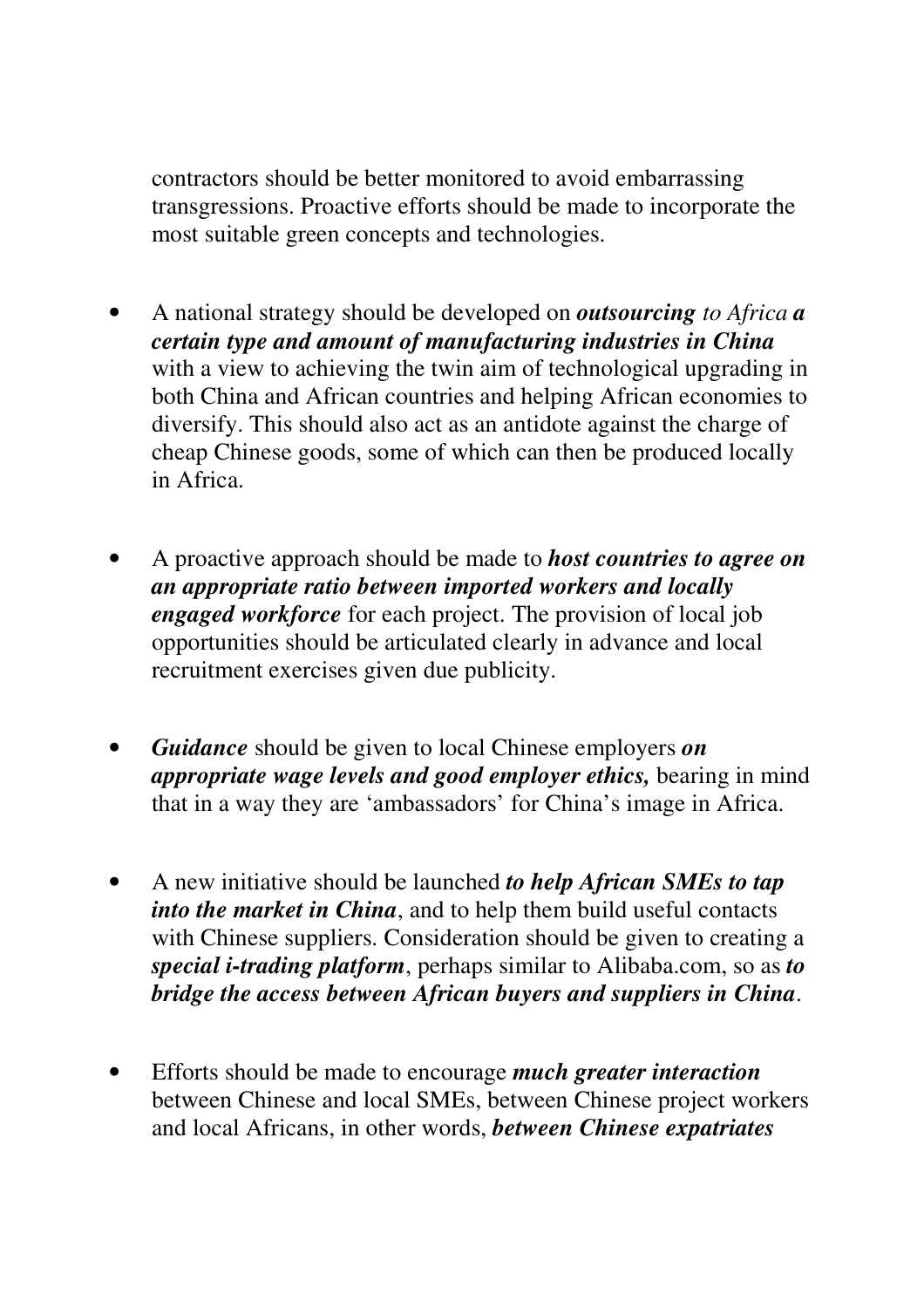*and the local community*, through more language training, participation in local civic projects and local chambers of commerce etc. Consideration should be given to staging suitable local social projects to demonstrate a good sense of corporate social responsibility.

• China Investment Corporation (*China's sovereign wealth fund*) should be encouraged to seek *investment opportunities in Africa*, particularly those that will generate local jobs, enhance local knowledge or skills, preserve local environments, and improve local infrastructure. Consideration should be given to seeking *partnerships with international institutions* such as the United Nations Development Program and the World Bank (with the possibility of bank guarantees), *state and commercial actors in the financial services sector, as well as regional and international civil society* as appropriate.

# **Conclusion**

The world has now entered into a new era of truly global interconnectivity, a multilateral world where issues, problems, conflicts and opportunities have to be viewed in a coordinated and holistic 'winwin' mindset. Moreover, it is in an unprecedented phase of simultaneous emerging industrial revolutions on a massive scale. Africa's cornucopia of developmental resources is therefore much sought after. China's African engagement stands out as a leading example of this interdependent world with the promise of a global developmental and business vision. The time for African economies to take-off has come. This offers many new opportunities and challenges for actors in business, government, civil society and international institutions worldwide.

Yet Africa has to overcome decades of infrastructural, institutional, social and human capital neglect. Six decades of aid amounting to \$1 trillion have failed to turn it around. The situation in some African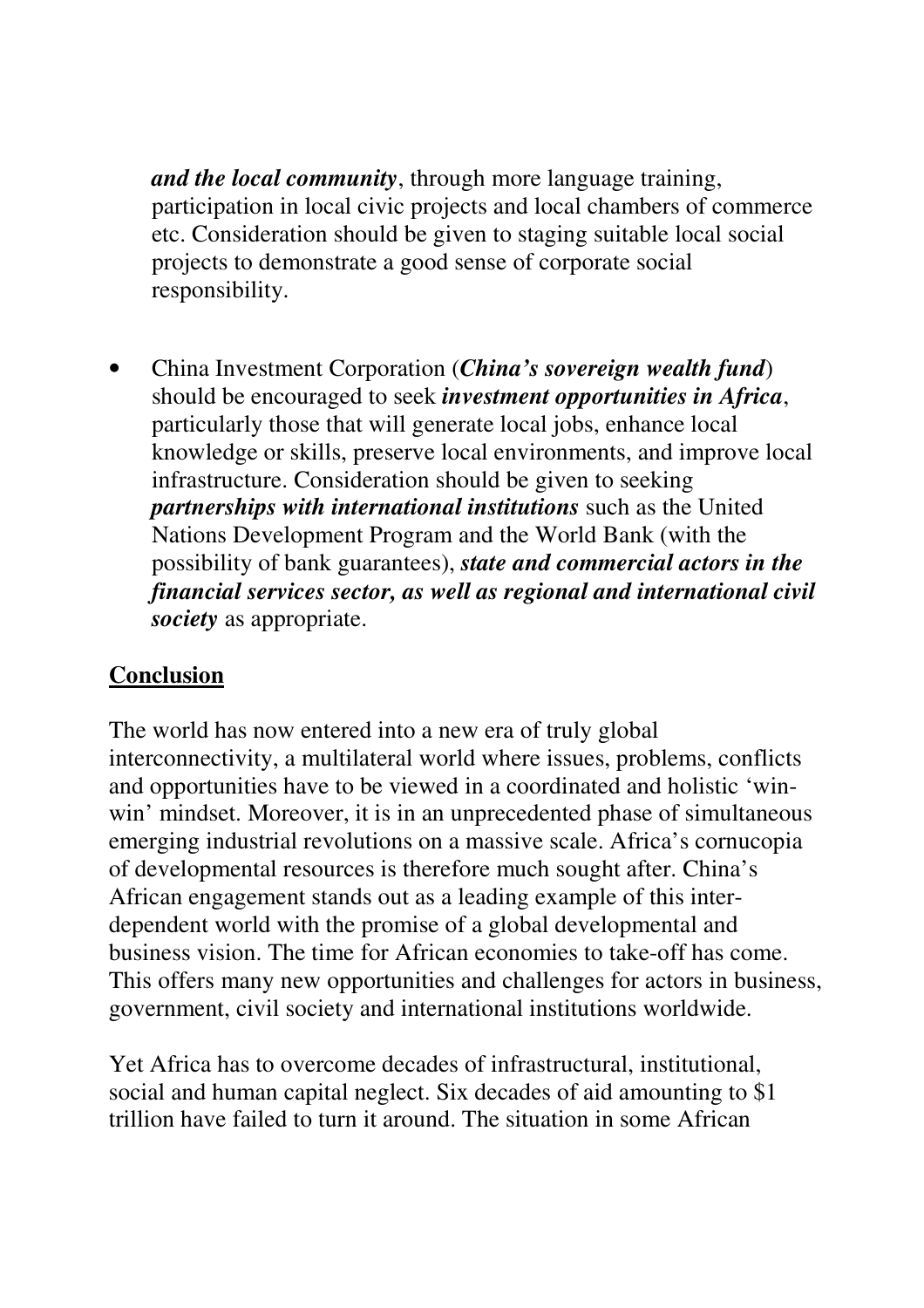countries may have got worse. Out of her own strategic development imperatives, China is now in Africa with a difference, with a coordinated business-oriented footprint across the entire continent. China's model of African engagement causes deep concern with some of the daunting challenges it fails to address as much as arouses captivating interest in the exciting vision and opportunities it offers. It is hoped that China, Africa and the international community, including government, business, civil society and institutional actors, can keep a clear and open mind on how best to leverage its positive and how to overcome its negative elements, for the benefit of all. What is more important, all parties are now bound together in an era of common interests and interdependence. Towards the attainment of the Millennium Development Goals by 2015 on the road to global economic recovery, the stage is well set for a pressing quest worldwide for a new Africa to emerge from the darkness of poverty, disease, corruption and war into the light of dynamic growth, economic opportunities, social justice and sustainable development.

#### \*\*\*\*\*\*\*\*\*\*\*\*\*\*\*\*\*\*\*\*\*\*\*\*\*\*\*\*\*\*\*\*\*\*\*\*\*\*\*\*\*\*\*\*\*\*\*\*\*\*\*\*\*\*\*\*\*

- (1) Dambisa Moyo, *Dead Aid*, Allen Lane, Penguin Books, 2009, p. 46 47.
- (2) In 2005 in Paris, donors and aid recipients signed the Paris Declaration on Aid Effectiveness, promising a new system of mutual accountability, ownership, alignment, transparency, harmonization and results. China signed more in the capacity as aid recipient rather than aid donor.
- (3) *China-Africa Two-way Trade: Recent Developments*, Mark George, Policy Analyst, DFID China, 30 January 2009.
- (4) Member countries of the OECD report aid on the basis of an agreed definition of official development assistance governed by two criteria: (a) the funding must primarily be designed to promote economic development and welfare of the recipient country and (b) it must be given on a concessionary basis. Export credits should therefore be excluded as well as grants and subsidies to support private investment. As for concessionary loans, according to OECD's Development Assistance Committee, any loan with a LIBOR rate is by definition a market rate and should not be considered concessionary. Deborah Brautigam, *The Dragon's Gift, The Real Story of China in Africa* (New York: Oxford University Press, 2009) p. 14 and p.176.
- (5) Ibid., Figure 6.4, p.172.
- (6) Ibid., pp. 179 182.
- (7) Ibid., pp. 115-116.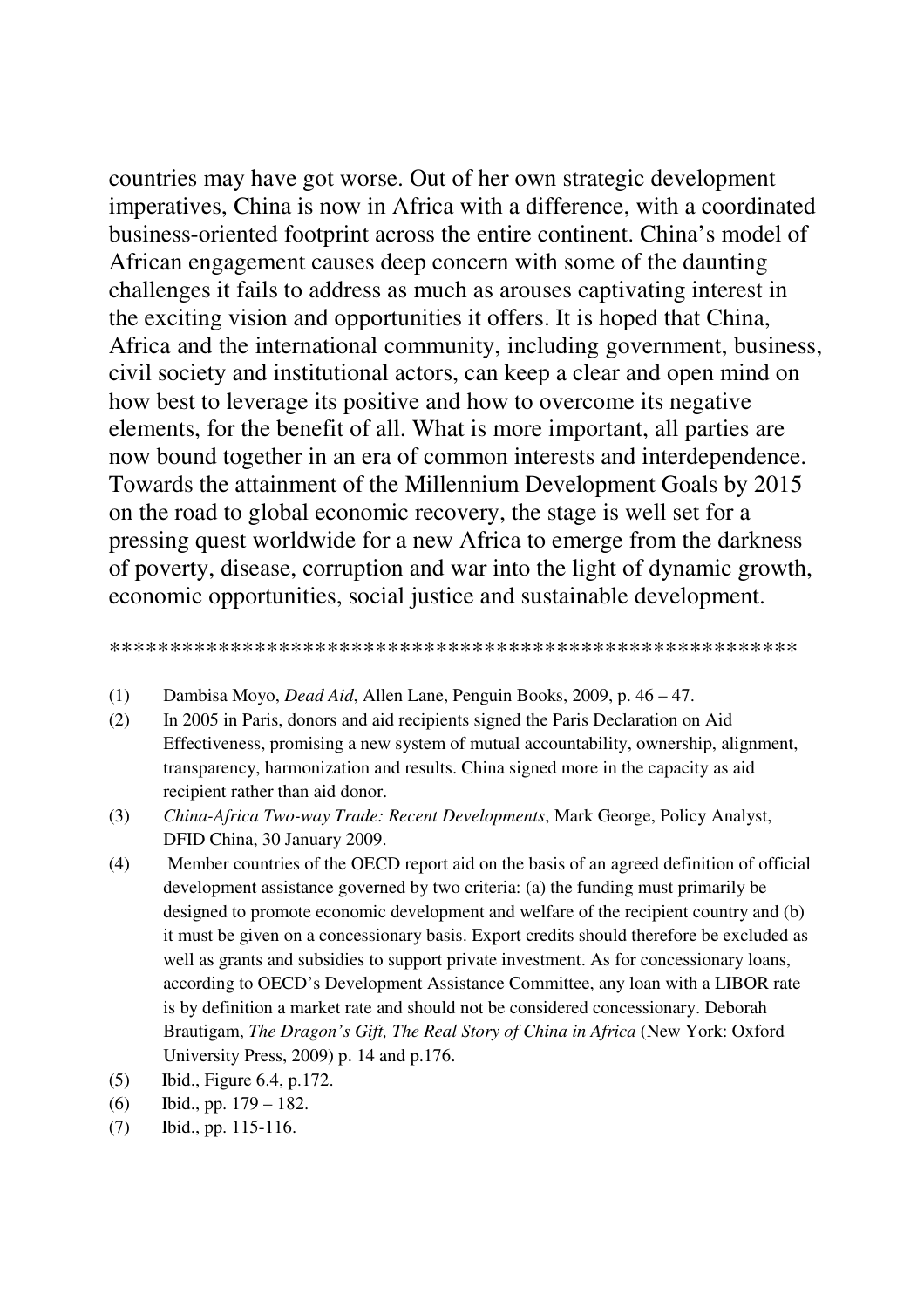- (8) *Firm under scrutiny by US security panel, Beijing distances itself from CIF*, South China Morning Post, 18 January, 2010.
- (9) Deborah Brautigam, *The Dragon's Gift, The Real Story of China in Africa* (New York: Oxford University Press, 2009), pp. 163 -164.
- (10) Dorothy-Grace Gerrero and Firoze Manji (Editors), *China's New Role in Africa and the South*, Fahamu – Networks for Social Justice, Cape Town, Nairobi and Oxford, 2008, p.137.
- (11) Article in the Times '*Where did the £300 million go? Doubts over aid to Africa'* at *http://www.timesonline.co.uk/tol/news/uk/article7002255.ece (accessed on 26 January 2010).*
- (12) Deborah Brautigam, *The Dragon's Gift, The Real Story of China in Africa* (New York: Oxford University Press, 2009), pp. 294- 296.
- (13) Ibid., pp. 184 188.
- (14) Joshua Eisenman, *China's Post-Cold War Strategy in Africa,* in Joshua Eisenman, Eric Heginbotham, and Dereck Mitchell (Editors), *China and the Developing World – Beijing's Strategy for the*  $21^{st}$  *Century, M.E Sharpe, Inc., 2007, pp.29 – 59...*
- (15) Martin Jacques, *When China Rules the World*, Little, Brown, 2007, Table 3, p.322
- (16) Deborah Brautigam, *The Dragon's Gift, The Real Story of China in Africa* (New York: Oxford University Press, 2009), p. 281.
- (17) Martyn Davies, *Special Economic Zones: China's Developmental Model Comes to Africa*, in *China into Africa, Trade, Aid and Influence*, Robert Rotberg (Editor), Brookings Institution Press, Washington D.C., 2008, pp. 137 – 154.
- (18) Ibid., pp. 144 -146. Also see Deborah Brautigam, *The Dragon's Gift, The Real Story of China in Africa* (New York: Oxford University Press, 2009), pp. 102 – 103..
- (19) *FOCAC adopts Sharm el-Sheikh Declaration, Action Plan*, China View (xinhuanet) available at http://news.xinhuanet.com/english/2009-11/09/content\_12419008.htm (accessed on 25 January, 2010).
- (20) Drew Thompson, *Economic Growth and Soft Power: China's African Strategy*, and *China's Soft Power in Africa: From the 'Beijing Consensus' to Health Diplomacy'*, in *China in Africa*, edited by Arthur Waldron, The Jamestown Foundation, USA, 2008, 2009, pp.19 – 31.
- (21) Mitchell Chan-Fishel, *Environmental Impact,: More of the Same?*, in *African Perspectives on China in Africa*, edited by Firoze Manji and Stephen Marks, Fahamu – Network for Social Justice, Cape Town, Nairobi and Oxford, 2007, pp. 139 – 152.
- (22) Yu Xiaogang and Ding Pin, *The Equator Principles and the Environmental Responsibilities of the Financial Industry in China*, in *China's New Role in Africa and the South*, edited by Dorothy-Grace Guerrero and Firoze Manji, Fahamu – Networks for Social Justice, Cape Town, Nairobi and Oxford, 2008. pp.37 – 66..
- (23) *Chinese Agricultural Technology Development in an African Context* in The China Monitor, Issue 40, Centre for Chinese Studies, University of Stellenbosch, May 2009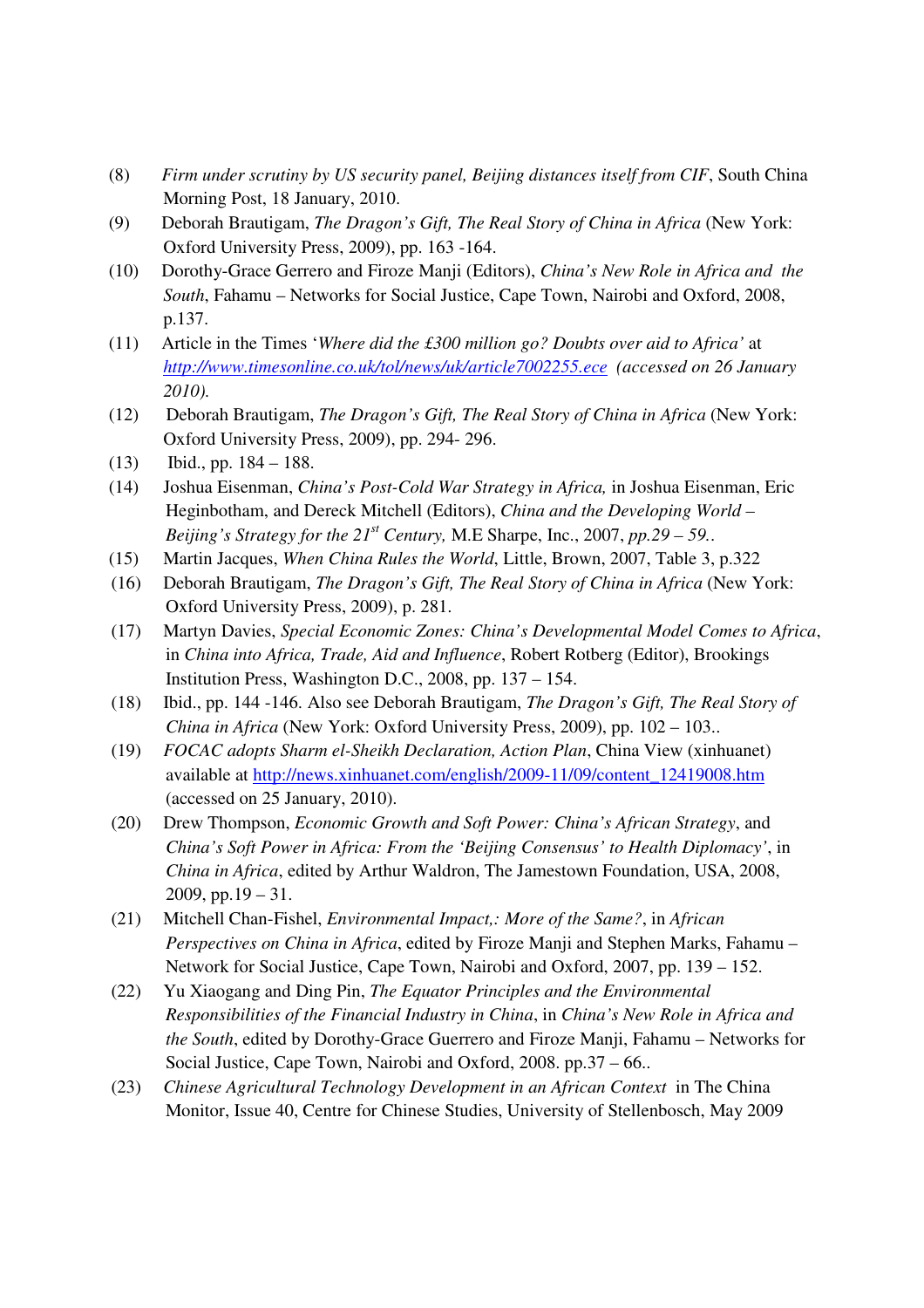- (24) Deborah Brautigam, Chapter 9, *Exporting Green Revolution: From Aid to Agribusiness,*  in *The Dragon's Gift, The Real Story of China in Africa*, (New York: Oxford University Press, 2009), pp. 232 – 252.
- (25) Deborah Brautigam, Chapter 10, *Foreign Farmers: Chinese Settlers in Rural Africa* in *The Dragon's Gift, The Real Story of China in Africa* (New York: Oxford University Press, 2009) pp. 253 – 272.
- (26) Ibid. p. 257
- (27) Aleksandra Gadzala*, Chinese Entrepreneurs in Africa's Informal Economies* in *China Review*, Issue 46, Spring 2009.
- (28) Deborah Brautigam, Chapter 10, *Foreign Farmers: Chinese Settlers in Rural Africa* in *The Dragon's Gift, The Real Story of China in Africa* (New York: Oxford University Press, 2009) pp. 259 – 265
- (29) Henry Lee and Dan Shalmon, *Searching for Oil: China's Oil Strategies in Africa*, and Stephen Brown and Chandra Lekha Sriham, *China's Role in Human Rights Abuses in Africa: Clarifying Issues of Culpability*, in *China into Africa, Trade, Aid and Influence*, Robert Rotberg (Editor), Brookings Institution Press, Washington D.C., 2008, pp. 120, 122, 251, and 258.
- (30) Stephen Brown and Chandra Lekha Sriham, *China's Role in Human Rights Abuses in Africa*: *Clarifying Issues of Culpability*, in *China into Africa, Trade, Aid and Influence*, Robert Rotberg (Editor), Brookings Institution Press, Washington D.C., 2008, pp. 250 – 271.
- (31) Deborah Brautigam, Chapter 11, *Rogue Donor? Myth and Realities* in *Foreign Farmers: Chinese Settlers in Rural Africa* in *The Dragon's Gift, The Real Story of China in Africa* (New York: Oxford University Press, 2009) pp. 287 – 292.
- (32) Chris Alden, *China in Africa*, .Zed Books, London and New York, and David Philip (Publishers), Cape Town, 2008, p.107.
- (33) Dambisa Moyo, *Dead Aid*, Allen Lane, Penguin Books, 2009, p. 24 and pp.41- 44.
- (34) Randall Peerenboom, Chapter 7 *Debating Democracy*, in *China Modernizes*, Oxford University Press, 2007.
- (35) Dambisa Moyo, *Dead Aid*, Allen Lane, Penguin Books, 2009, pp. 71 144

\*\*\*\*\*\*\*\*\*\*\*\*\*\*\*\*\*\*\*\*\*\*\*\*\*\*\*\*\*\*\*\*\*\*\*\*\*\*\*\*\*\*\*\*\*\*\*\*\*\*\*\*\*\*\*\*\*\*\*\*\*\*\*\*\*\*\*\*\*\*\*\*\*\*\*\*\*\*

#### **Andrew K.P.Leung, SBS, FRSA**

International and Independent China Specialist

www.andrewleunginternationalconsultants.com

**Positions**